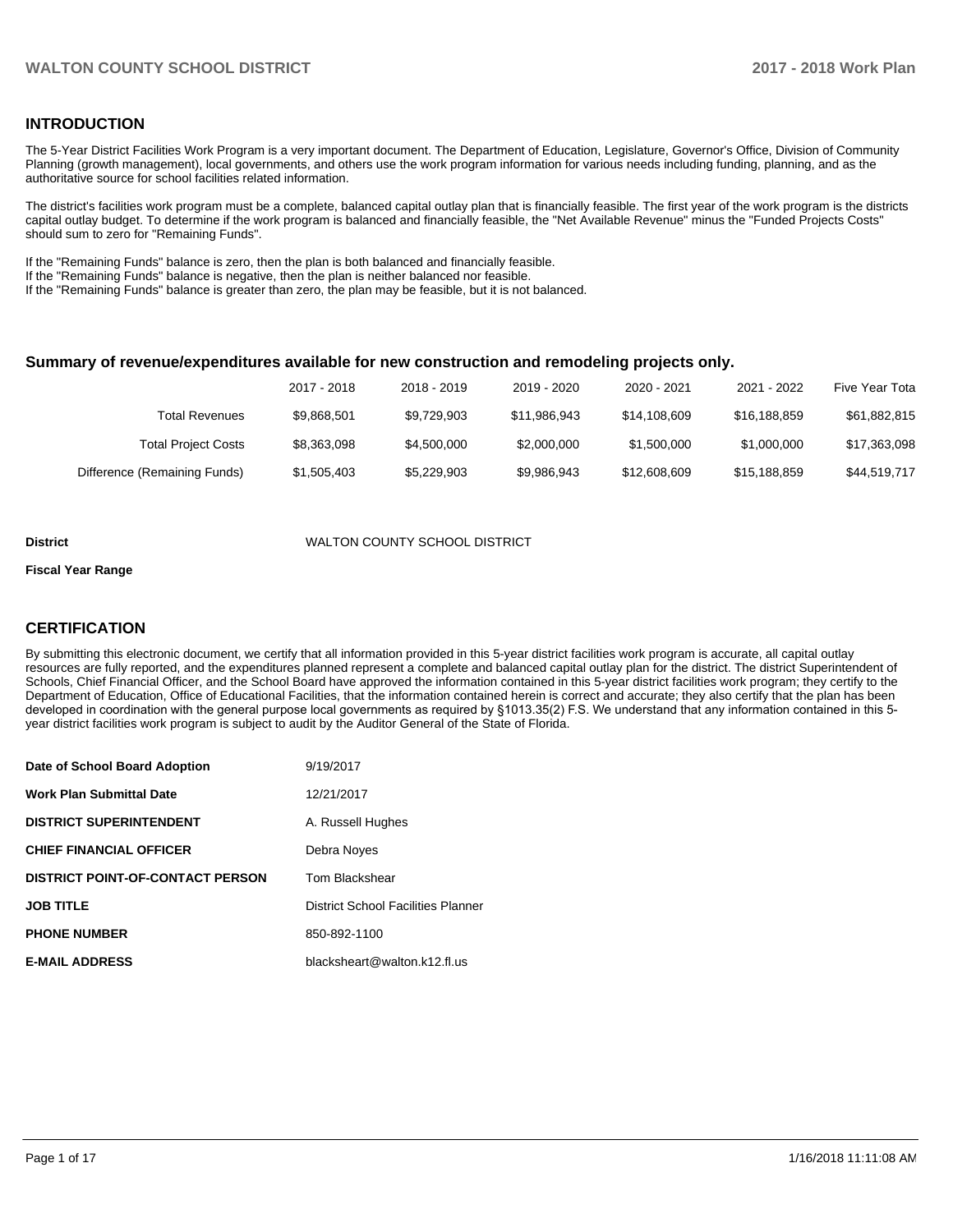# **Expenditures**

### **Expenditure for Maintenance, Repair and Renovation from 1.50-Mills and PECO**

Annually, prior to the adoption of the district school budget, each school board must prepare a tentative district facilities work program that includes a schedule of major repair and renovation projects necessary to maintain the educational and ancillary facilities of the district.

|                | <b>Item</b>                                                                                                                                                                                                                                                                                                                                                                                                                                                                                    | 2017 - 2018<br><b>Actual Budget</b> | $2018 - 2019$<br>Projected | 2019 - 2020<br>Projected | $2020 - 2021$<br>Projected | 2021 - 2022<br>Projected | Total     |
|----------------|------------------------------------------------------------------------------------------------------------------------------------------------------------------------------------------------------------------------------------------------------------------------------------------------------------------------------------------------------------------------------------------------------------------------------------------------------------------------------------------------|-------------------------------------|----------------------------|--------------------------|----------------------------|--------------------------|-----------|
| <b>HVAC</b>    |                                                                                                                                                                                                                                                                                                                                                                                                                                                                                                | \$55,000                            | \$50,000                   | \$50,000                 | \$50,000                   | \$50,000                 | \$255,000 |
| Locations:     | BAY ELEMENTARY SCHOOL, Emerald Coast Middle School (New), FREEPORT ELEMENTARY, FREEPORT MIDDLE, FREEPORT SENIOR<br>HIGH, MAUDE SAUNDERS ELEMENTARY, MOSSY HEAD SCHOOL, PAXTON SENIOR HIGH, SOUTH WALTON HIGH SCHOOL, TIVOLI<br>ADMINISTRATIVE CENTER, TRANSPORTATION, MAINTENANCE, & WAREHOUSE, VAN R BUTLER ELEMENTARY, WALTON CAREER<br>DEVELOPMENT CENTER, WALTON COUNTY SENIOR (NEW), Walton Institute for Student Education, WALTON MIDDLE, WEST<br>DEFUNIAK ELEMENTARY                   |                                     |                            |                          |                            |                          |           |
| Flooring       |                                                                                                                                                                                                                                                                                                                                                                                                                                                                                                | \$45,000                            | \$50,000                   | \$50,000                 | \$50,000                   | \$50.000                 | \$245,000 |
| Locations:     | BAY ELEMENTARY SCHOOL, Emerald Coast Middle School (New), FREEPORT ELEMENTARY, FREEPORT MIDDLE, FREEPORT SENIOR<br>HIGH, MAUDE SAUNDERS ELEMENTARY, MOSSY HEAD SCHOOL, PAXTON SENIOR HIGH, SOUTH WALTON HIGH SCHOOL, TIVOLI<br>ADMINISTRATIVE CENTER. TRANSPORTATION. MAINTENANCE. & WAREHOUSE. VAN R BUTLER ELEMENTARY. WALTON CAREER<br>DEVELOPMENT CENTER, WALTON COUNTY SENIOR (NEW), Walton Institute for Student Education, WALTON MIDDLE, WEST<br><b>DEFUNIAK ELEMENTARY</b>            |                                     |                            |                          |                            |                          |           |
| Roofing        |                                                                                                                                                                                                                                                                                                                                                                                                                                                                                                | \$65,000                            | \$50,000                   | \$50,000                 | \$50,000                   | \$50,000                 | \$265,000 |
| Locations:     | BAY ELEMENTARY SCHOOL, FREEPORT ELEMENTARY, FREEPORT MIDDLE, FREEPORT SENIOR HIGH, MAUDE SAUNDERS<br>ELEMENTARY, PAXTON SENIOR HIGH, SOUTH WALTON HIGH SCHOOL, TIVOLI ADMINISTRATIVE CENTER, TRANSPORTATION,<br>MAINTENANCE, & WAREHOUSE, VAN R BUTLER ELEMENTARY, WALTON CAREER DEVELOPMENT CENTER, Walton Institute for<br>Student Education, WEST DEFUNIAK ELEMENTARY                                                                                                                       |                                     |                            |                          |                            |                          |           |
| Safety to Life |                                                                                                                                                                                                                                                                                                                                                                                                                                                                                                | \$45,000                            | \$50,000                   | \$50,000                 | \$50,000                   | \$50,000                 | \$245.000 |
| Locations:     | BAY ELEMENTARY SCHOOL, Emerald Coast Middle School (New), FREEPORT ELEMENTARY, FREEPORT MIDDLE, FREEPORT SENIOR<br>HIGH, MAUDE SAUNDERS ELEMENTARY, MOSSY HEAD SCHOOL, PAXTON SENIOR HIGH, SOUTH WALTON HIGH SCHOOL, TIVOLI<br>ADMINISTRATIVE CENTER, TRANSPORTATION, MAINTENANCE, & WAREHOUSE, VAN R BUTLER ELEMENTARY, WALTON CAREER<br>DEVELOPMENT CENTER, WALTON COUNTY SENIOR (NEW), Walton Institute for Student Education, WALTON MIDDLE, WEST<br>DEFUNIAK ELEMENTARY                   |                                     |                            |                          |                            |                          |           |
| Fencing        |                                                                                                                                                                                                                                                                                                                                                                                                                                                                                                | \$10,000                            | \$20,000                   | \$20,000                 | \$20,000                   | \$20.000                 | \$90,000  |
|                | Locations: BAY ELEMENTARY SCHOOL, Emerald Coast Middle School (New), FREEPORT ELEMENTARY, FREEPORT MIDDLE, FREEPORT SENIOR<br>HIGH, MAUDE SAUNDERS ELEMENTARY, MOSSY HEAD SCHOOL, PAXTON SENIOR HIGH, SOUTH WALTON HIGH SCHOOL, TIVOLI<br>ADMINISTRATIVE CENTER, TRANSPORTATION, MAINTENANCE, & WAREHOUSE, VAN R BUTLER ELEMENTARY, WALTON CAREER<br>DEVELOPMENT CENTER, WALTON COUNTY SENIOR (NEW), Walton Institute for Student Education, WALTON MIDDLE, WEST<br><b>DEFUNIAK ELEMENTARY</b> |                                     |                            |                          |                            |                          |           |
| Parking        |                                                                                                                                                                                                                                                                                                                                                                                                                                                                                                | \$30,000                            | \$40,000                   | \$40.000                 | \$40,000                   | \$50,000                 | \$200,000 |
|                | Locations: BAY ELEMENTARY SCHOOL, Emerald Coast Middle School (New), FREEPORT ELEMENTARY, FREEPORT MIDDLE, FREEPORT SENIOR<br>HIGH, MAUDE SAUNDERS ELEMENTARY, MOSSY HEAD SCHOOL, PAXTON SENIOR HIGH, SOUTH WALTON HIGH SCHOOL, TIVOLI<br>ADMINISTRATIVE CENTER, TRANSPORTATION, MAINTENANCE, & WAREHOUSE, VAN R BUTLER ELEMENTARY, WALTON CAREER<br>DEVELOPMENT CENTER, WALTON COUNTY SENIOR (NEW), Walton Institute for Student Education, WALTON MIDDLE, WEST<br>DEFUNIAK ELEMENTARY        |                                     |                            |                          |                            |                          |           |
| Electrical     |                                                                                                                                                                                                                                                                                                                                                                                                                                                                                                | \$35,000                            | \$50,000                   | \$50,000                 | \$50,000                   | \$50,000                 | \$235,000 |
| Locations:     | BAY ELEMENTARY SCHOOL, Emerald Coast Middle School (New), FREEPORT ELEMENTARY, FREEPORT MIDDLE, FREEPORT SENIOR<br>HIGH, MAUDE SAUNDERS ELEMENTARY, MOSSY HEAD SCHOOL, PAXTON SENIOR HIGH, SOUTH WALTON HIGH SCHOOL, TIVOLI<br>ADMINISTRATIVE CENTER, TRANSPORTATION, MAINTENANCE, & WAREHOUSE, VAN R BUTLER ELEMENTARY, WALTON CAREER<br>DEVELOPMENT CENTER, WALTON COUNTY SENIOR (NEW), Walton Institute for Student Education, WALTON MIDDLE, WEST<br><b>DEFUNIAK ELEMENTARY</b>            |                                     |                            |                          |                            |                          |           |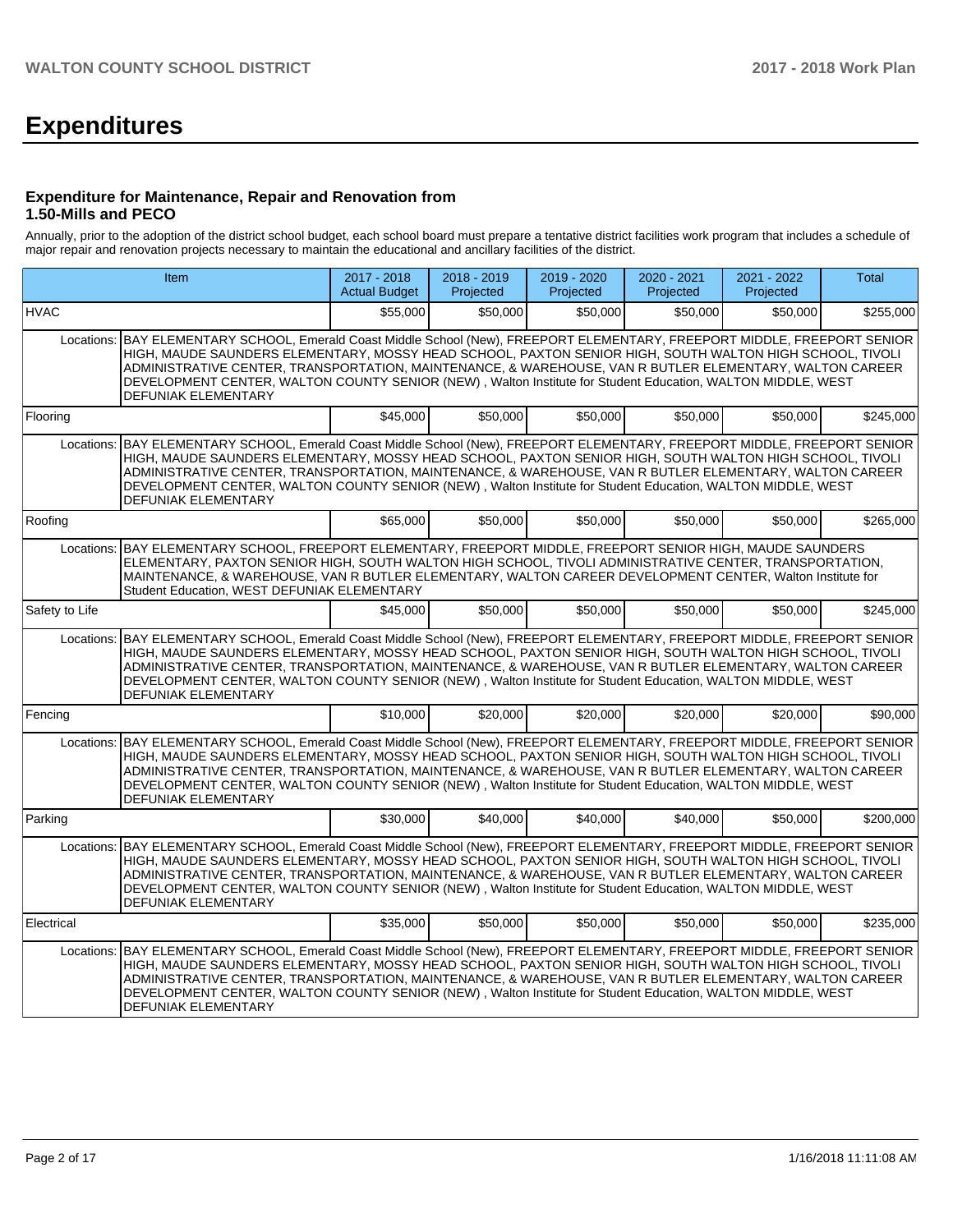| Fire Alarm                                                                                                                                                                                                                                                                                                                                                                                                                                                                                     | \$15,000                                                                                                                                                                                                                                                                                                                                                                                                                                                         | \$20,000  | \$20,000  | \$25,000  | \$25,000  | \$105,000   |  |  |  |
|------------------------------------------------------------------------------------------------------------------------------------------------------------------------------------------------------------------------------------------------------------------------------------------------------------------------------------------------------------------------------------------------------------------------------------------------------------------------------------------------|------------------------------------------------------------------------------------------------------------------------------------------------------------------------------------------------------------------------------------------------------------------------------------------------------------------------------------------------------------------------------------------------------------------------------------------------------------------|-----------|-----------|-----------|-----------|-------------|--|--|--|
| Locations: BAY ELEMENTARY SCHOOL, Emerald Coast Middle School (New), FREEPORT ELEMENTARY, FREEPORT MIDDLE, FREEPORT SENIOR<br>HIGH, MAUDE SAUNDERS ELEMENTARY, MOSSY HEAD SCHOOL, PAXTON SENIOR HIGH, SOUTH WALTON HIGH SCHOOL, TIVOLI<br>ADMINISTRATIVE CENTER, TRANSPORTATION, MAINTENANCE, & WAREHOUSE, VAN R BUTLER ELEMENTARY, WALTON CAREER<br>DEVELOPMENT CENTER, WALTON COUNTY SENIOR (NEW), Walton Institute for Student Education, WALTON MIDDLE, WEST<br><b>DEFUNIAK ELEMENTARY</b> |                                                                                                                                                                                                                                                                                                                                                                                                                                                                  |           |           |           |           |             |  |  |  |
| Telephone/Intercom System                                                                                                                                                                                                                                                                                                                                                                                                                                                                      | \$10,000                                                                                                                                                                                                                                                                                                                                                                                                                                                         | \$10,000  | \$10,000  | \$10,000  | \$15,000  | \$55,000    |  |  |  |
| Locations: BAY ELEMENTARY SCHOOL, Emerald Coast Middle School (New), FREEPORT ELEMENTARY, FREEPORT MIDDLE, FREEPORT SENIOR<br>HIGH, MAUDE SAUNDERS ELEMENTARY, MOSSY HEAD SCHOOL, PAXTON SENIOR HIGH, SOUTH WALTON HIGH SCHOOL, TIVOLI<br>ADMINISTRATIVE CENTER, VAN R BUTLER ELEMENTARY, WALTON CAREER DEVELOPMENT CENTER, WALTON COUNTY SENIOR<br>(NEW), Walton Institute for Student Education, WALTON MIDDLE, WEST DEFUNIAK ELEMENTARY                                                     |                                                                                                                                                                                                                                                                                                                                                                                                                                                                  |           |           |           |           |             |  |  |  |
| Closed Circuit Television                                                                                                                                                                                                                                                                                                                                                                                                                                                                      | \$0                                                                                                                                                                                                                                                                                                                                                                                                                                                              | \$0       | \$0       | \$0       | \$0       | \$0         |  |  |  |
| Locations: No Locations for this expenditure.                                                                                                                                                                                                                                                                                                                                                                                                                                                  |                                                                                                                                                                                                                                                                                                                                                                                                                                                                  |           |           |           |           |             |  |  |  |
| l Paint                                                                                                                                                                                                                                                                                                                                                                                                                                                                                        | \$10,000                                                                                                                                                                                                                                                                                                                                                                                                                                                         | \$15,000  | \$15,000  | \$20,000  | \$20,000  | \$80,000    |  |  |  |
| <b>DEFUNIAK ELEMENTARY</b>                                                                                                                                                                                                                                                                                                                                                                                                                                                                     | Locations: BAY ELEMENTARY SCHOOL, Emerald Coast Middle School (New), FREEPORT ELEMENTARY, FREEPORT MIDDLE, FREEPORT SENIOR<br>HIGH, MAUDE SAUNDERS ELEMENTARY, MOSSY HEAD SCHOOL, PAXTON SENIOR HIGH, SOUTH WALTON HIGH SCHOOL, TIVOLI<br>ADMINISTRATIVE CENTER, TRANSPORTATION, MAINTENANCE, & WAREHOUSE, VAN R BUTLER ELEMENTARY, WALTON CAREER<br>DEVELOPMENT CENTER, WALTON COUNTY SENIOR (NEW), Walton Institute for Student Education, WALTON MIDDLE, WEST |           |           |           |           |             |  |  |  |
| Maintenance/Repair                                                                                                                                                                                                                                                                                                                                                                                                                                                                             | \$207,728                                                                                                                                                                                                                                                                                                                                                                                                                                                        | \$175,000 | \$175,000 | \$175,000 | \$200,000 | \$932,728   |  |  |  |
| Locations: BAY ELEMENTARY SCHOOL, Emerald Coast Middle School (New), FREEPORT ELEMENTARY, FREEPORT MIDDLE, FREEPORT SENIOR<br>HIGH, MAUDE SAUNDERS ELEMENTARY, MOSSY HEAD SCHOOL, PAXTON SENIOR HIGH, SOUTH WALTON HIGH SCHOOL, TIVOLI<br>ADMINISTRATIVE CENTER, TRANSPORTATION, MAINTENANCE, & WAREHOUSE, VAN R BUTLER ELEMENTARY, WALTON CAREER<br>DEVELOPMENT CENTER, WALTON COUNTY SENIOR (NEW), Walton Institute for Student Education, WALTON MIDDLE, WEST<br>DEFUNIAK ELEMENTARY        |                                                                                                                                                                                                                                                                                                                                                                                                                                                                  |           |           |           |           |             |  |  |  |
| Sub Total:                                                                                                                                                                                                                                                                                                                                                                                                                                                                                     | \$527,728                                                                                                                                                                                                                                                                                                                                                                                                                                                        | \$530,000 | \$530,000 | \$540,000 | \$580,000 | \$2,707,728 |  |  |  |

| <b>IPECO Maintenance Expenditures</b> | \$147.042   | \$147.042   | \$147,042   | \$147.042   | \$147.042   | \$735,210    |
|---------------------------------------|-------------|-------------|-------------|-------------|-------------|--------------|
| 1.50 Mill Sub Total:                  | \$5,696,449 | \$6.782.958 | \$6,382,958 | \$6,492,958 | \$6,482,958 | \$31,838,281 |

|                             | Other Items                                                                                                                                                                                                                                                                                                                                                                                                                                                                              | $2017 - 2018$<br><b>Actual Budget</b> | $2018 - 2019$<br>Projected | $2019 - 2020$<br>Projected | $2020 - 2021$<br>Projected | $2021 - 2022$<br>Projected | Total        |
|-----------------------------|------------------------------------------------------------------------------------------------------------------------------------------------------------------------------------------------------------------------------------------------------------------------------------------------------------------------------------------------------------------------------------------------------------------------------------------------------------------------------------------|---------------------------------------|----------------------------|----------------------------|----------------------------|----------------------------|--------------|
| <b>Technology Equipment</b> |                                                                                                                                                                                                                                                                                                                                                                                                                                                                                          | \$2,300,000                           | \$2,400,000                | \$2,500,000                | \$2,600,000                | \$2,600,000                | \$12,400,000 |
|                             | Locations   BAY ELEMENTARY SCHOOL, Emerald Coast Middle School (New), FREEPORT ELEMENTARY, FREEPORT MIDDLE, FREEPORT<br>SENIOR HIGH, MAUDE SAUNDERS ELEMENTARY, MOSSY HEAD SCHOOL, PAXTON SENIOR HIGH, SOUTH WALTON HIGH<br>SCHOOL, TIVOLI ADMINISTRATIVE CENTER, TRANSPORTATION, MAINTENANCE, & WAREHOUSE, VAN R BUTLER ELEMENTARY,<br>WALTON CAREER DEVELOPMENT CENTER, WALTON COUNTY SENIOR (NEW), Walton Institute for Student Education, WALTON<br>MIDDLE, WEST DEFUNIAK ELEMENTARY |                                       |                            |                            |                            |                            |              |
| District Equipment          |                                                                                                                                                                                                                                                                                                                                                                                                                                                                                          | \$431,829                             | \$700,000                  | \$750,000                  | \$750,000                  | \$750,000                  | \$3,381,829  |
|                             | Locations BAY ELEMENTARY SCHOOL, Emerald Coast Middle School (New), FREEPORT ELEMENTARY, FREEPORT MIDDLE, FREEPORT<br>SENIOR HIGH, MAUDE SAUNDERS ELEMENTARY, MOSSY HEAD SCHOOL, PAXTON SENIOR HIGH, SOUTH WALTON HIGH<br>SCHOOL, TIVOLI ADMINISTRATIVE CENTER, TRANSPORTATION, MAINTENANCE, & WAREHOUSE, VAN R BUTLER ELEMENTARY,<br>WALTON CAREER DEVELOPMENT CENTER, WALTON COUNTY SENIOR (NEW), Walton Institute for Student Education, WALTON<br>IMIDDLE. WEST DEFUNIAK ELEMENTARY  |                                       |                            |                            |                            |                            |              |
| Roof Renovations            |                                                                                                                                                                                                                                                                                                                                                                                                                                                                                          | \$1,500,000                           | \$1,000,000                | \$1,000,000                | \$1,000,000                | \$1,000,000                | \$5,500,000  |
|                             | Locations BAY ELEMENTARY SCHOOL, FREEPORT ELEMENTARY, FREEPORT MIDDLE, MAUDE SAUNDERS ELEMENTARY, PAXTON SENIOR<br>HIGH, SOUTH WALTON HIGH SCHOOL, TIVOLI ADMINISTRATIVE CENTER, VAN R BUTLER ELEMENTARY, WALTON CAREER<br>DEVELOPMENT CENTER, Walton Institute for Student Education, WEST DEFUNIAK ELEMENTARY                                                                                                                                                                          |                                       |                            |                            |                            |                            |              |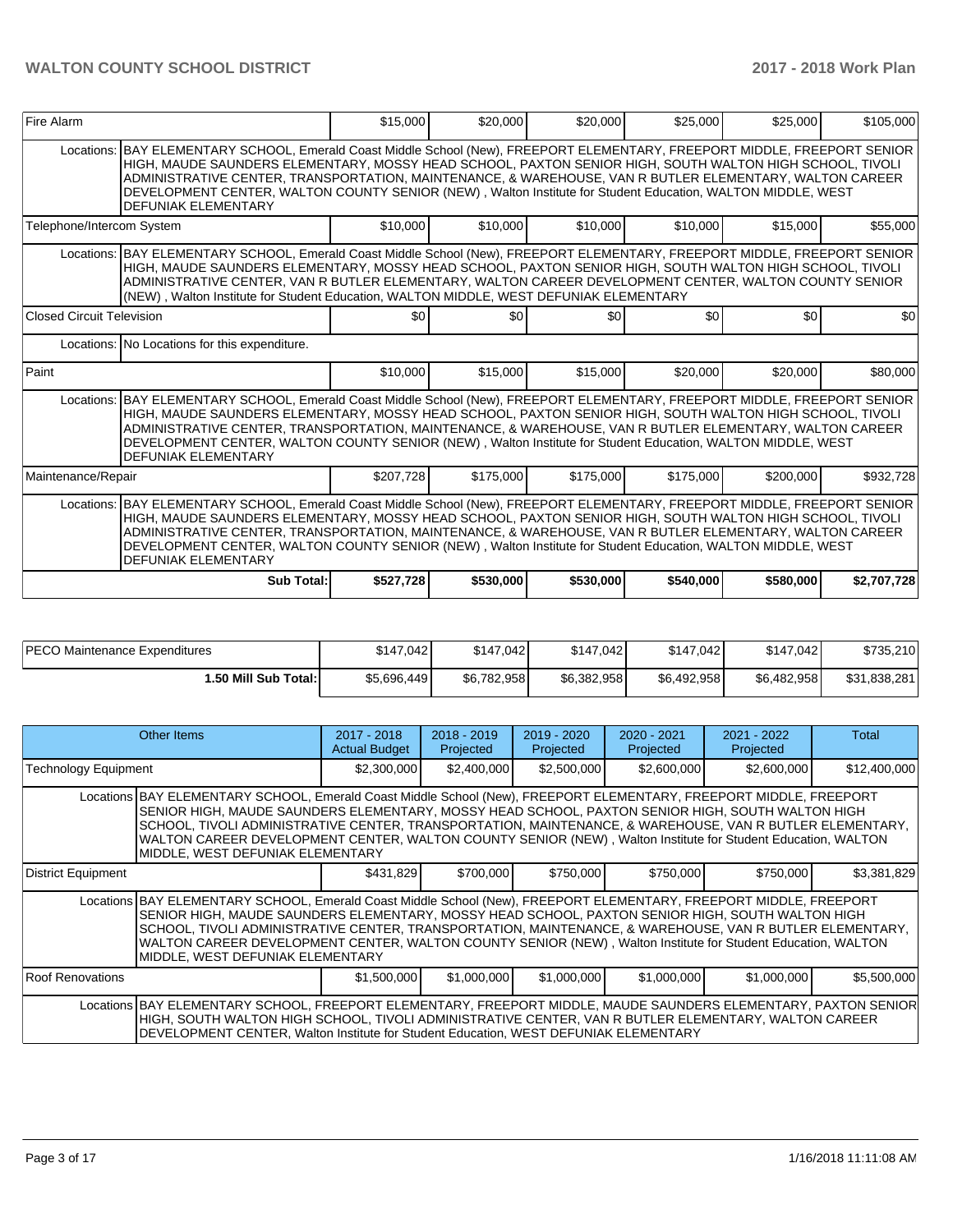| Safety / Security                        |                                                                                                                                                                                                                                                                                                                                                                                                                                                                                        | \$100,000 | \$250,000 | \$250,000 | \$250,000 | \$250,000        | \$1,100,000 |
|------------------------------------------|----------------------------------------------------------------------------------------------------------------------------------------------------------------------------------------------------------------------------------------------------------------------------------------------------------------------------------------------------------------------------------------------------------------------------------------------------------------------------------------|-----------|-----------|-----------|-----------|------------------|-------------|
|                                          | Locations BAY ELEMENTARY SCHOOL, Emerald Coast Middle School (New), FREEPORT ELEMENTARY, FREEPORT MIDDLE, FREEPORT<br>SENIOR HIGH, MAUDE SAUNDERS ELEMENTARY, MOSSY HEAD SCHOOL, PAXTON SENIOR HIGH, SOUTH WALTON HIGH<br>SCHOOL, TIVOLI ADMINISTRATIVE CENTER, TRANSPORTATION, MAINTENANCE, & WAREHOUSE, VAN R BUTLER ELEMENTARY,<br>WALTON CAREER DEVELOPMENT CENTER, WALTON COUNTY SENIOR (NEW), Walton Institute for Student Education, WALTON<br>MIDDLE, WEST DEFUNIAK ELEMENTARY |           |           |           |           |                  |             |
| Planning -- Architectual & Engineering   |                                                                                                                                                                                                                                                                                                                                                                                                                                                                                        | \$0       | \$400,000 | \$400,000 | \$400,000 | \$400,000        | \$1,600,000 |
|                                          | Locations BAY ELEMENTARY SCHOOL, FREEPORT MIDDLE, PAXTON SENIOR HIGH, SOUTH WALTON HIGH SCHOOL, TIVOLI<br>ADMINISTRATIVE CENTER, TRANSPORTATION, MAINTENANCE, & WAREHOUSE, VAN R BUTLER ELEMENTARY, WALTON CAREER<br>DEVELOPMENT CENTER                                                                                                                                                                                                                                                |           |           |           |           |                  |             |
| Carpet/Flooring                          |                                                                                                                                                                                                                                                                                                                                                                                                                                                                                        | \$200,000 | \$325,000 | \$325,000 | \$350,000 | \$350,000        | \$1,550,000 |
|                                          | Locations BAY ELEMENTARY SCHOOL, Emerald Coast Middle School (New), FREEPORT ELEMENTARY, FREEPORT MIDDLE, FREEPORT<br>SENIOR HIGH, MAUDE SAUNDERS ELEMENTARY, MOSSY HEAD SCHOOL, PAXTON SENIOR HIGH, SOUTH WALTON HIGH<br>SCHOOL, TIVOLI ADMINISTRATIVE CENTER, TRANSPORTATION, MAINTENANCE, & WAREHOUSE, VAN R BUTLER ELEMENTARY,<br>WALTON CAREER DEVELOPMENT CENTER, WALTON COUNTY SENIOR (NEW), Walton Institute for Student Education, WALTON<br>MIDDLE, WEST DEFUNIAK ELEMENTARY |           |           |           |           |                  |             |
| Fire Alarms / Intercoms                  |                                                                                                                                                                                                                                                                                                                                                                                                                                                                                        | \$100,000 | \$150,000 | \$150,000 | \$150,000 | \$150,000        | \$700,000   |
|                                          | Locations BAY ELEMENTARY SCHOOL, Emerald Coast Middle School (New), FREEPORT ELEMENTARY, FREEPORT MIDDLE, FREEPORT<br>SENIOR HIGH, MAUDE SAUNDERS ELEMENTARY, MOSSY HEAD SCHOOL, PAXTON SENIOR HIGH, SOUTH WALTON HIGH<br>SCHOOL, TIVOLI ADMINISTRATIVE CENTER, TRANSPORTATION, MAINTENANCE, & WAREHOUSE, VAN R BUTLER ELEMENTARY,<br>WALTON CAREER DEVELOPMENT CENTER, WALTON COUNTY SENIOR (NEW), Walton Institute for Student Education, WALTON<br>MIDDLE, WEST DEFUNIAK ELEMENTARY |           |           |           |           |                  |             |
| <b>Ballfield Improvement</b>             |                                                                                                                                                                                                                                                                                                                                                                                                                                                                                        | \$33,934  | \$50,000  | \$50,000  | \$50,000  | \$50,000         | \$233,934   |
|                                          | Locations Emerald Coast Middle School (New), FREEPORT ELEMENTARY, FREEPORT MIDDLE, FREEPORT SENIOR HIGH, PAXTON SENIOR<br>HIGH, SOUTH WALTON HIGH SCHOOL, WALTON COUNTY SENIOR (NEW), Walton Institute for Student Education, WALTON MIDDLE,<br><b>WEST DEFUNIAK ELEMENTARY</b>                                                                                                                                                                                                        |           |           |           |           |                  |             |
| Irrigation/Landscaping                   |                                                                                                                                                                                                                                                                                                                                                                                                                                                                                        | \$50,000  | \$50,000  | \$50,000  | \$50,000  | \$50,000         | \$250,000   |
|                                          | Locations BAY ELEMENTARY SCHOOL, Emerald Coast Middle School (New), FREEPORT ELEMENTARY, FREEPORT MIDDLE, FREEPORT<br>SENIOR HIGH, MAUDE SAUNDERS ELEMENTARY, MOSSY HEAD SCHOOL, PAXTON SENIOR HIGH, SOUTH WALTON HIGH<br>SCHOOL, TIVOLI ADMINISTRATIVE CENTER, TRANSPORTATION, MAINTENANCE, & WAREHOUSE, VAN R BUTLER ELEMENTARY,<br>WALTON CAREER DEVELOPMENT CENTER, WALTON COUNTY SENIOR (NEW), Walton Institute for Student Education, WALTON<br>MIDDLE, WEST DEFUNIAK ELEMENTARY |           |           |           |           |                  |             |
| Storage Buildings                        |                                                                                                                                                                                                                                                                                                                                                                                                                                                                                        | \$50,000  | \$50,000  | \$50,000  | \$50,000  | \$0 <sub>1</sub> | \$200,000   |
|                                          | Locations BAY ELEMENTARY SCHOOL, Emerald Coast Middle School (New), FREEPORT ELEMENTARY, FREEPORT MIDDLE, FREEPORT<br>SENIOR HIGH, MAUDE SAUNDERS ELEMENTARY, MOSSY HEAD SCHOOL, PAXTON SENIOR HIGH, SOUTH WALTON HIGH<br>SCHOOL, TIVOLI ADMINISTRATIVE CENTER, TRANSPORTATION, MAINTENANCE, & WAREHOUSE, VAN R BUTLER ELEMENTARY,<br>WALTON CAREER DEVELOPMENT CENTER, WALTON COUNTY SENIOR (NEW), Walton Institute for Student Education, WALTON<br>MIDDLE, WEST DEFUNIAK ELEMENTARY |           |           |           |           |                  |             |
| FHS Auditorium Repair                    |                                                                                                                                                                                                                                                                                                                                                                                                                                                                                        | \$0       | \$250,000 | \$0       | \$0       | \$0              | \$250,000   |
|                                          | Locations <b>FREEPORT SENIOR HIGH</b>                                                                                                                                                                                                                                                                                                                                                                                                                                                  |           |           |           |           |                  |             |
| Paxton HVAC                              |                                                                                                                                                                                                                                                                                                                                                                                                                                                                                        | \$150,000 | \$0       | \$0       | \$0       | \$0              | \$150,000   |
|                                          | Locations PAXTON SENIOR HIGH                                                                                                                                                                                                                                                                                                                                                                                                                                                           |           |           |           |           |                  |             |
| ADA                                      |                                                                                                                                                                                                                                                                                                                                                                                                                                                                                        | \$0       | \$50,000  | \$50,000  | \$50,000  | \$50,000         | \$200,000   |
|                                          | Locations BAY ELEMENTARY SCHOOL, Emerald Coast Middle School (New), FREEPORT ELEMENTARY, FREEPORT MIDDLE, FREEPORT<br>SENIOR HIGH, MAUDE SAUNDERS ELEMENTARY, MOSSY HEAD SCHOOL, PAXTON SENIOR HIGH, SOUTH WALTON HIGH<br>SCHOOL, TIVOLI ADMINISTRATIVE CENTER, TRANSPORTATION, MAINTENANCE, & WAREHOUSE, VAN R BUTLER ELEMENTARY,<br>WALTON CAREER DEVELOPMENT CENTER, WALTON COUNTY SENIOR (NEW), Walton Institute for Student Education, WALTON<br>MIDDLE, WEST DEFUNIAK ELEMENTARY |           |           |           |           |                  |             |
| <b>SWHS Auditorium Repair</b>            |                                                                                                                                                                                                                                                                                                                                                                                                                                                                                        | \$0       | \$250,000 | \$0       | \$0       | \$0              | \$250,000   |
|                                          | Locations SOUTH WALTON HIGH SCHOOL                                                                                                                                                                                                                                                                                                                                                                                                                                                     |           |           |           |           |                  |             |
| <b>HVAC Controls/Energy Conservation</b> |                                                                                                                                                                                                                                                                                                                                                                                                                                                                                        | \$0       | \$50,000  | \$50,000  | \$50,000  | \$50,000         | \$200,000   |
|                                          | Locations BAY ELEMENTARY SCHOOL, FREEPORT ELEMENTARY, FREEPORT MIDDLE, MAUDE SAUNDERS ELEMENTARY, PAXTON SENIOR<br>HIGH, SOUTH WALTON HIGH SCHOOL, VAN R BUTLER ELEMENTARY, WALTON CAREER DEVELOPMENT CENTER                                                                                                                                                                                                                                                                           |           |           |           |           |                  |             |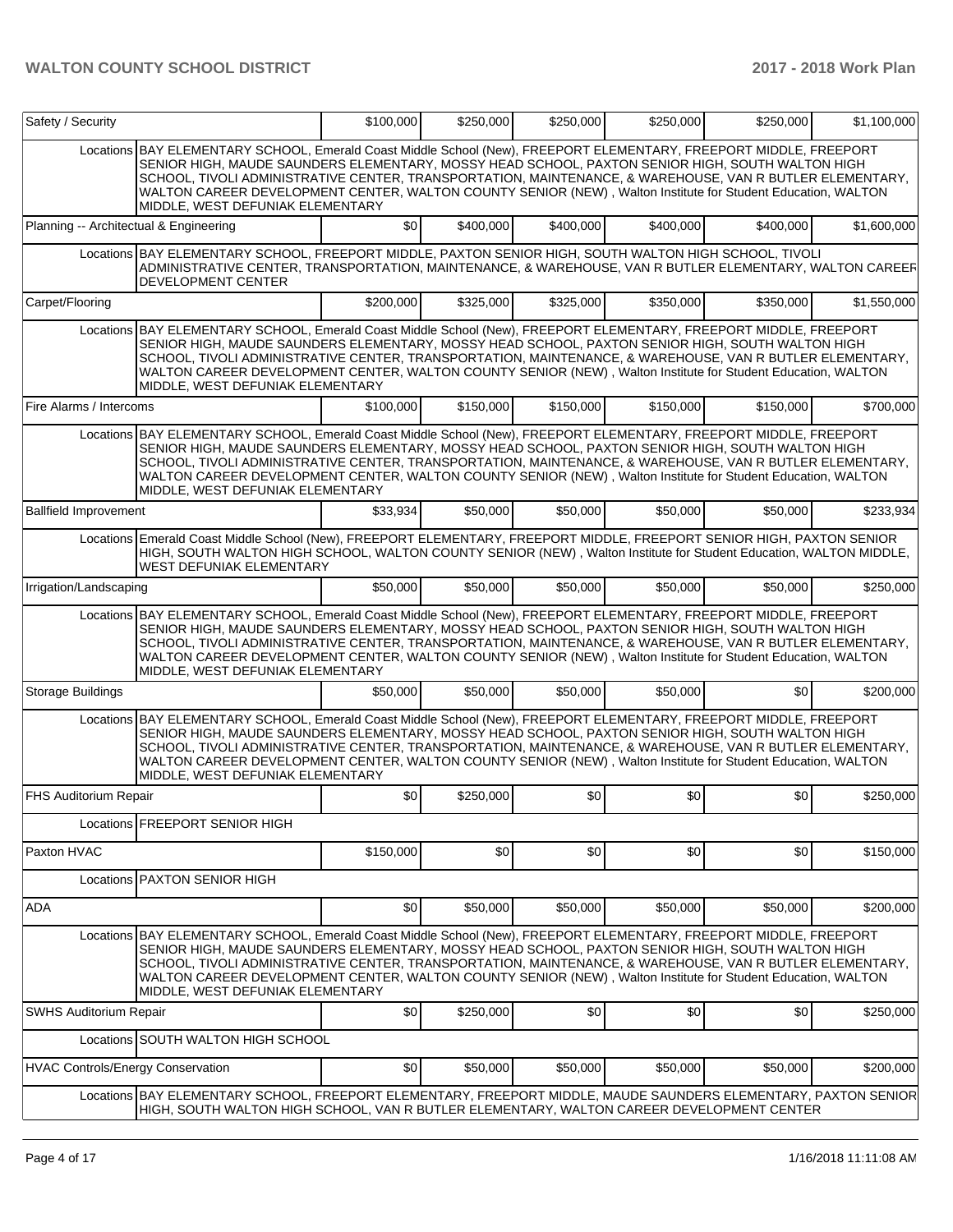| Covered Walkways                                                                                                                                                                                                                                     |                                                                                                                                                                                                                                                                                                                        | \$0         | \$75,000    | \$75,000    | \$50,000    | \$50,000    | \$250,000    |  |  |
|------------------------------------------------------------------------------------------------------------------------------------------------------------------------------------------------------------------------------------------------------|------------------------------------------------------------------------------------------------------------------------------------------------------------------------------------------------------------------------------------------------------------------------------------------------------------------------|-------------|-------------|-------------|-------------|-------------|--------------|--|--|
|                                                                                                                                                                                                                                                      | Locations BAY ELEMENTARY SCHOOL, FREEPORT ELEMENTARY, MAUDE SAUNDERS ELEMENTARY, PAXTON SENIOR HIGH, SOUTH<br>WALTON HIGH SCHOOL, VAN R BUTLER ELEMENTARY, WALTON CAREER DEVELOPMENT CENTER, Walton Institute for Student<br>Education, WEST DEFUNIAK ELEMENTARY                                                       |             |             |             |             |             |              |  |  |
| District Paving                                                                                                                                                                                                                                      |                                                                                                                                                                                                                                                                                                                        | \$250,000   | \$250,000   | \$200,000   | \$200,000   | \$200,000   | \$1,100,000  |  |  |
|                                                                                                                                                                                                                                                      | Locations BAY ELEMENTARY SCHOOL, Emerald Coast Middle School (New), FREEPORT ELEMENTARY, PAXTON SENIOR HIGH, TIVOLI<br>ADMINISTRATIVE CENTER. TRANSPORTATION. MAINTENANCE. & WAREHOUSE. VAN R BUTLER ELEMENTARY. WALTON CAREER<br>DEVELOPMENT CENTER, Walton Institute for Student Education, WEST DEFUNIAK ELEMENTARY |             |             |             |             |             |              |  |  |
| Site Drainage Improvements                                                                                                                                                                                                                           |                                                                                                                                                                                                                                                                                                                        | \$150,000   | \$100,000   | \$100,000   | \$100,000   | \$100,000   | \$550,000    |  |  |
| Locations BAY ELEMENTARY SCHOOL, FREEPORT MIDDLE, MAUDE SAUNDERS ELEMENTARY, PAXTON SENIOR HIGH, SOUTH WALTON<br>HIGH SCHOOL, TIVOLI ADMINISTRATIVE CENTER, VAN R BUTLER ELEMENTARY, WALTON COUNTY SENIOR (NEW) , WEST<br><b>DEFUNIAK ELEMENTARY</b> |                                                                                                                                                                                                                                                                                                                        |             |             |             |             |             |              |  |  |
|                                                                                                                                                                                                                                                      | Total:                                                                                                                                                                                                                                                                                                                 | \$5,843,491 | \$6,930,000 | \$6,530,000 | \$6,640,000 | \$6,630,000 | \$32,573,491 |  |  |

## **Local 1.50 Mill Expenditure For Maintenance, Repair and Renovation**

Anticipated expenditures expected from local funding sources over the years covered by the current work plan.

| Item                                                         | 2017 - 2018<br><b>Actual Budget</b> | 2018 - 2019<br>Projected | 2019 - 2020<br>Projected | 2020 - 2021<br>Projected | 2021 - 2022<br>Projected | <b>Total</b> |
|--------------------------------------------------------------|-------------------------------------|--------------------------|--------------------------|--------------------------|--------------------------|--------------|
| Remaining Maint and Repair from 1.5 Mills                    | \$5,696,449                         | \$6,782,958              | \$6,382,958              | \$6,492,958              | \$6,482,958              | \$31,838,281 |
| Maintenance/Repair Salaries                                  | \$1,500,000                         | \$1,500,000              | \$1,500,000              | \$1,500,000              | \$1,500,000              | \$7,500,000  |
| <b>School Bus Purchases</b>                                  | \$725,000                           | \$1,000,000              | \$1,000,000              | \$1,000,000              | \$1,000,000              | \$4,725,000  |
| <b>Other Vehicle Purchases</b>                               | \$75,000                            | \$75,000                 | \$75,000                 | \$75,000                 | \$75,000                 | \$375,000    |
| Capital Outlay Equipment                                     | \$245,829                           | \$500,000                | \$500,000                | \$500,000                | \$500,000                | \$2,245,829  |
| Rent/Lease Payments                                          | \$186,000                           | \$186,000                | \$186,000                | \$186,000                | \$186,000                | \$930,000    |
| <b>COP Debt Service</b>                                      | \$5,500,000                         | \$5,445,000              | \$5,445,000              | \$5,445,000              | \$5,445,000              | \$27,280,000 |
| Rent/Lease Relocatables                                      | \$464,000                           | \$464,000                | \$464,000                | \$464,000                | \$464,000                | \$2,320,000  |
| <b>Environmental Problems</b>                                | \$50,000                            | \$50,000                 | \$50,000                 | \$50,000                 | \$50,000                 | \$250,000    |
| s.1011.14 Debt Service                                       | \$252,000                           | \$250,000                | \$250,000                | \$250,000                | \$250,000                | \$1,252,000  |
| <b>Special Facilities Construction Account</b>               | \$0                                 | \$1                      | \$0                      | \$0                      | \$0                      | \$1          |
| Premiums for Property Casualty Insurance - 1011.71<br>(4a,b) | \$400,000                           | \$400,000                | \$400,000                | \$400,000                | \$400,000                | \$2,000,000  |
| Qualified School Construction Bonds (QSCB)                   | \$0                                 | \$1                      | \$0                      | \$0                      | \$0                      | \$1          |
| Qualified Zone Academy Bonds (QZAB)                          | \$0                                 | \$1                      | \$0                      | \$0                      | \$0                      | \$1          |
| <b>Local Expenditure Totals:</b>                             | \$15,094,278                        | \$16,652,961             | \$16,252,958             | \$16,362,958             | \$16,352,958             | \$80,716,113 |

## **Revenue**

### **1.50 Mill Revenue Source**

Schedule of Estimated Capital Outlay Revenue from each currently approved source which is estimated to be available for expenditures on the projects included in the tentative district facilities work program. All amounts are NET after considering carryover balances, interest earned, new COP's, 1011.14 and 1011.15 loans, etc. Districts cannot use 1.5-Mill funds for salaries except for those explicitly associated with maintenance/repair projects. (1011.71 (5), F.S.)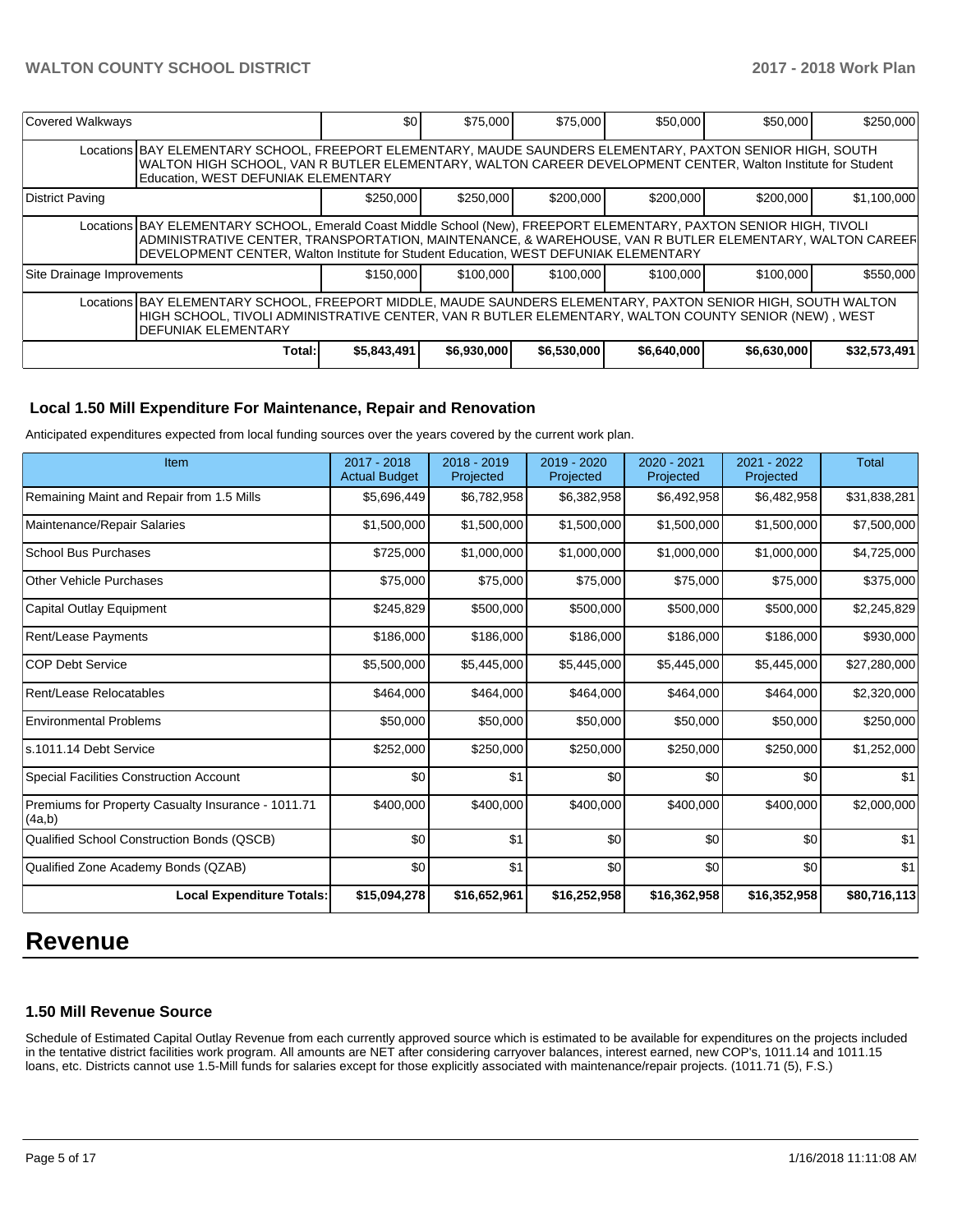| <b>Item</b>                                                                         | Fund | $2017 - 2018$<br><b>Actual Value</b> | $2018 - 2019$<br>Projected | $2019 - 2020$<br>Projected | $2020 - 2021$<br>Projected | $2021 - 2022$<br>Projected | <b>Total</b>      |
|-------------------------------------------------------------------------------------|------|--------------------------------------|----------------------------|----------------------------|----------------------------|----------------------------|-------------------|
| (1) Non-exempt property<br>lassessed valuation                                      |      | \$18,479,173,592                     | \$19,541,094,084           | \$20,819,010,962           | \$22,206,424,909           | \$23,655,106,877           | \$104,700,810,424 |
| (2) The Millege projected for<br>discretionary capital outlay per<br>ls.1011.71     |      | 1.39                                 | 1.39                       | 1.39                       | 1.39                       | 1.39                       |                   |
| $(3)$ Full value of the 1.50-Mill<br>discretionary capital outlay per<br>ls.1011.71 |      | \$31,045,012                         | \$32,829,038               | \$34,975,938               | \$37,306,794               | \$39,740,580               | \$175,897,362     |
| $(4)$ Value of the portion of the 1.50<br>-Mill ACTUALLY levied                     | 370  | \$24,711,829                         | \$26,131,914               | \$27,840,847               | \$29,696,208               | \$31,633,501               | \$140,014,299     |
| $(5)$ Difference of lines (3) and (4)                                               |      | \$6,333,183                          | \$6,697,124                | \$7,135,091                | \$7,610,586                | \$8,107,079                | \$35,883,063      |

## **PECO Revenue Source**

The figure in the row designated "PECO Maintenance" will be subtracted from funds available for new construction because PECO maintenance dollars cannot be used for new construction.

| Item                           | Fund         | $2017 - 2018$<br><b>Actual Budget</b> | $2018 - 2019$<br>Projected | 2019 - 2020<br>Projected | $2020 - 2021$<br>Projected | $2021 - 2022$<br>Projected | <b>Total</b> |
|--------------------------------|--------------|---------------------------------------|----------------------------|--------------------------|----------------------------|----------------------------|--------------|
| <b>IPECO New Construction</b>  | 340 <b>I</b> | \$0                                   | \$0 <sub>1</sub>           | \$148,104                | \$524.409                  | \$657.366                  | \$1,329,879  |
| IPECO Maintenance Expenditures |              | \$147.042                             | \$147.042                  | \$147.042                | \$147.042                  | \$147.042                  | \$735,210    |
|                                |              | \$147.042                             | \$147.042                  | \$295,146                | \$671.451                  | \$804,408                  | \$2,065,089  |

## **CO & DS Revenue Source**

Revenue from Capital Outlay and Debt Service funds.

| Item                                      | Fund | $2017 - 2018$<br><b>Actual Budget</b> | $2018 - 2019$<br>Projected | $2019 - 2020$<br>Projected | $2020 - 2021$<br>Projected | $2021 - 2022$<br>Projected | Total       |
|-------------------------------------------|------|---------------------------------------|----------------------------|----------------------------|----------------------------|----------------------------|-------------|
| ICO & DS Cash Flow-through<br>Distributed | 360  | \$248.243                             | \$248.243                  | \$248.243                  | \$248.243                  | \$248.243                  | \$1.241.215 |
| ICO & DS Interest on<br>Undistributed CO  | 360  | \$2.707                               | \$2.707                    | \$2.707                    | \$2.707                    | \$2,707                    | \$13,535    |
|                                           |      | \$250,950                             | \$250,950                  | \$250,950                  | \$250,950                  | \$250.950                  | \$1,254,750 |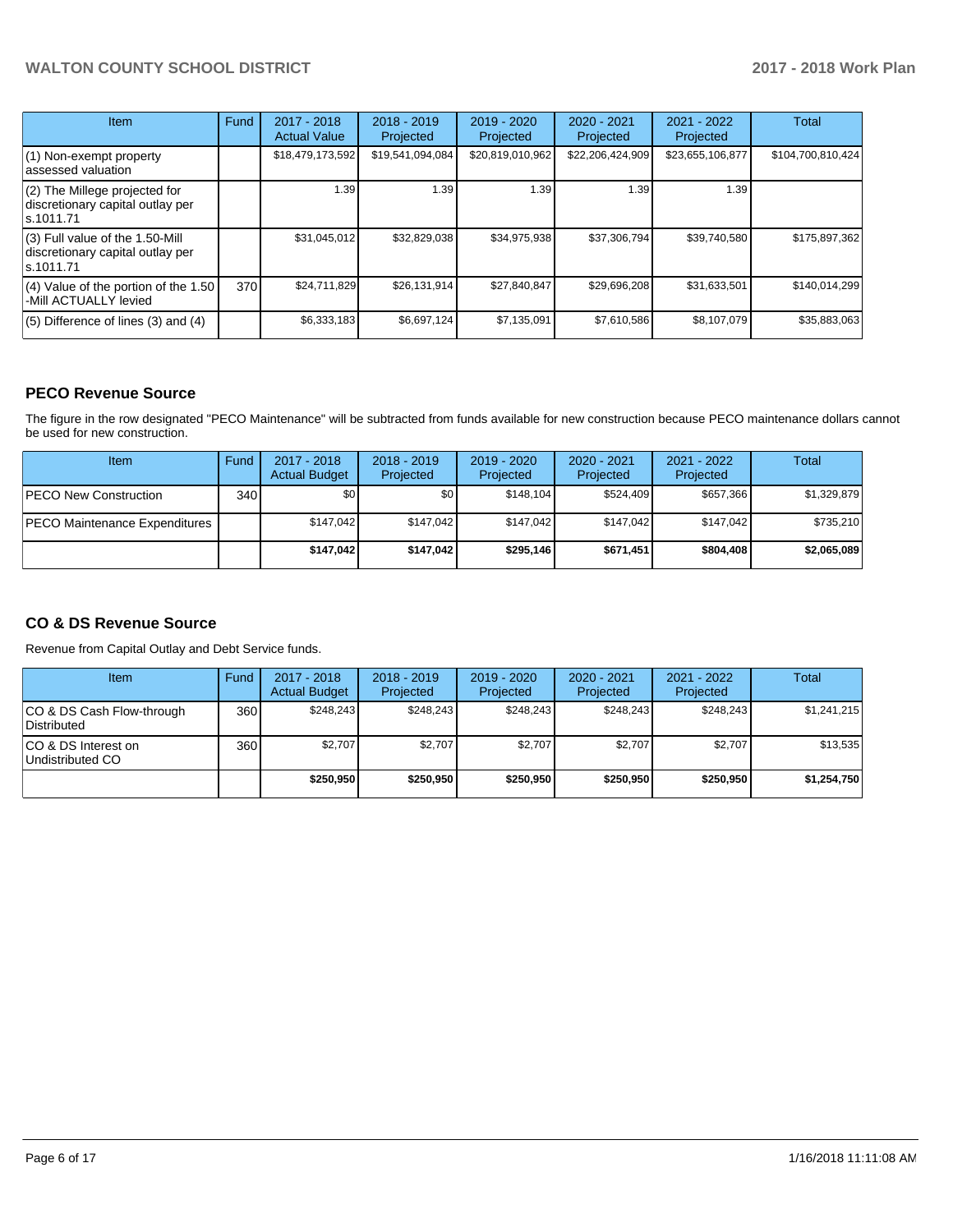### **Fair Share Revenue Source**

Nothing reported for this section. All legally binding commitments for proportionate fair-share mitigation for impacts on public school facilities must be included in the 5-year district work program.

### **Sales Surtax Referendum**

Specific information about any referendum for a 1-cent or 1/2-cent surtax referendum during the previous year.

**Did the school district hold a surtax referendum during the past fiscal year 2016 - 2017?**

No

### **Additional Revenue Source**

Any additional revenue sources

| Item                                                                                                              | 2017 - 2018<br><b>Actual Value</b> | 2018 - 2019<br>Projected | 2019 - 2020<br>Projected | 2020 - 2021<br>Projected | 2021 - 2022<br>Projected | <b>Total</b> |
|-------------------------------------------------------------------------------------------------------------------|------------------------------------|--------------------------|--------------------------|--------------------------|--------------------------|--------------|
| One Cent - 1/2 Cent Sales Surtax Debt<br>Service From Total Fund Balance Carried<br>Forward                       | \$0                                | \$0                      | \$0                      | \$0                      | \$0                      | \$0          |
| Capital Outlay Projects Funds Balance<br><b>Carried Forward From Total Fund</b><br><b>Balance Carried Forward</b> | \$0                                | \$0                      | \$0                      | \$0                      | \$0                      | \$0          |
| Proceeds from a s.1011.14/15 F.S. Loans                                                                           | \$0                                | \$0                      | \$0                      | \$0                      | \$0                      | \$0          |
| District Bonds - Voted local bond<br>referendum proceeds per s.9, Art VII<br><b>State Constitution</b>            | \$0                                | \$0                      | \$0                      | \$0                      | \$0                      | \$0          |
| Proceeds from Special Act Bonds                                                                                   | \$0                                | \$0                      | \$0                      | \$0                      | \$0                      | \$0          |
| Estimated Revenue from CO & DS Bond<br>Sale                                                                       | \$0                                | \$0                      | \$0                      | \$0                      | \$0                      | \$0          |
| Proceeds from Voted Capital<br>Improvements millage                                                               | \$0                                | \$0                      | \$0                      | \$0                      | \$0                      | \$0          |
| Other Revenue for Other Capital Projects                                                                          | \$0                                | \$0                      | \$0                      | \$0                      | \$0                      | \$0          |
| Proceeds from 1/2 cent sales surtax<br>authorized by school board                                                 | \$0                                | \$0                      | \$0                      | \$0                      | \$0                      | \$0          |
| Proceeds from local governmental<br>infrastructure sales surtax                                                   | \$0                                | \$0                      | \$0                      | \$0                      | \$0                      | \$0          |
| Proceeds from Certificates of<br>Participation (COP's) Sale                                                       | \$0                                | \$0                      | \$0                      | \$0                      | \$0                      | \$0          |
| Classrooms First Bond proceeds amount<br>authorized in FY 1997-98                                                 | \$0                                | \$0                      | \$0                      | \$0                      | \$0                      | \$0          |
| <b>Classrooms for Kids</b>                                                                                        | \$0                                | \$0                      | \$0                      | \$0                      | \$0                      | \$0          |
| <b>District Equity Recognition</b>                                                                                | \$0                                | \$0                      | \$0                      | \$0                      | \$0                      | \$0          |
| <b>Federal Grants</b>                                                                                             | \$0                                | \$0                      | \$0                      | \$0                      | \$0                      | \$0          |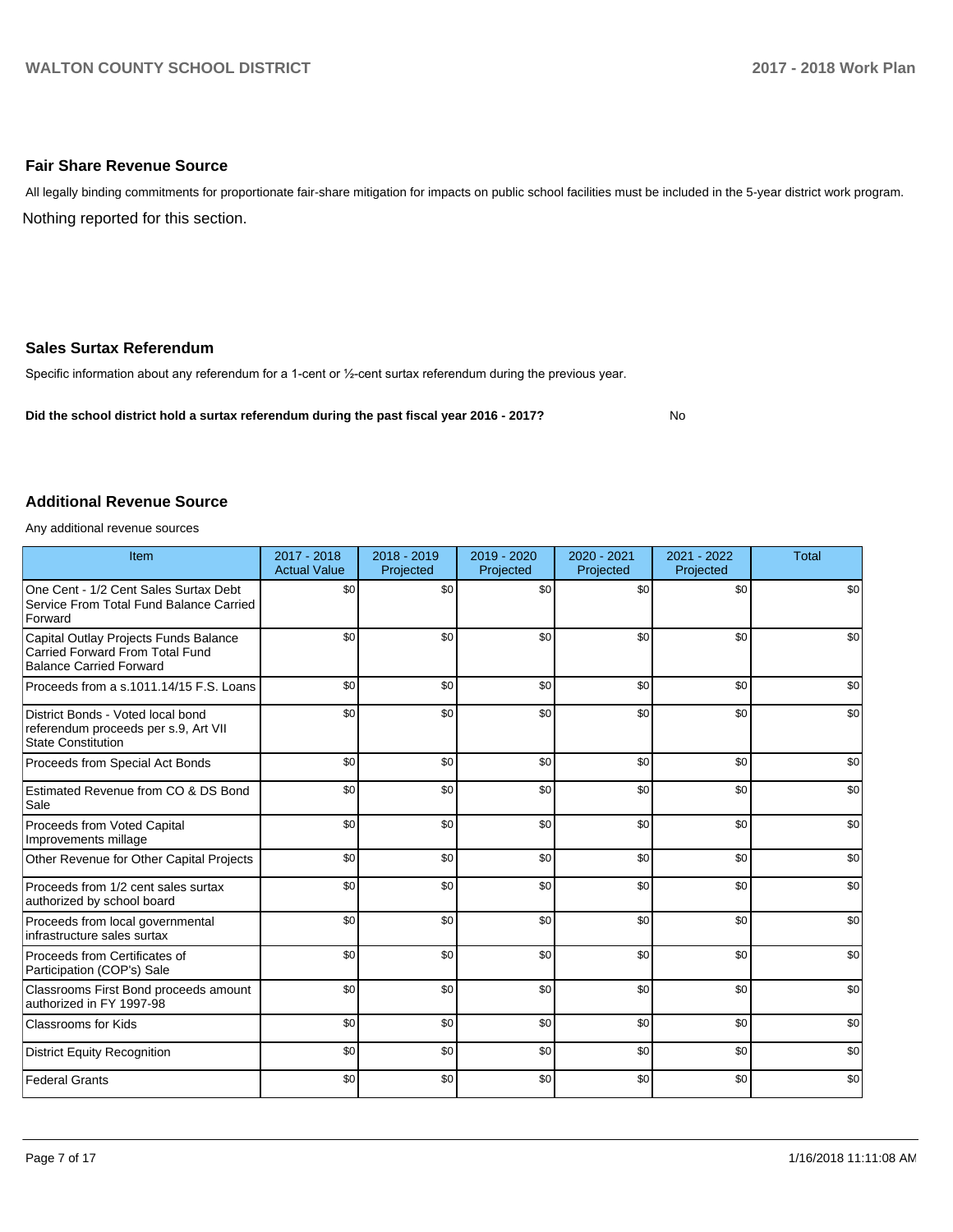| Proportionate share mitigation (actual<br>cash revenue only, not in kind donations)                                       | \$0 | \$0 | \$0 | \$0 | \$0 | \$0 |
|---------------------------------------------------------------------------------------------------------------------------|-----|-----|-----|-----|-----|-----|
| Impact fees received                                                                                                      | \$0 | \$0 | \$0 | \$0 | \$0 | \$0 |
| <b>Private donations</b>                                                                                                  | \$0 | \$0 | \$0 | \$0 | \$0 | \$0 |
| Grants from local governments or not-for-<br>profit organizations                                                         | \$0 | \$0 | \$0 | \$0 | \$0 | \$0 |
| Interest, Including Profit On Investment                                                                                  | \$0 | \$0 | \$0 | \$0 | \$0 | \$0 |
| Revenue from Bonds pledging proceeds<br>from 1 cent or 1/2 cent Sales Surtax                                              | \$0 | \$0 | \$0 | \$0 | \$0 | \$0 |
| <b>Total Fund Balance Carried Forward</b>                                                                                 | \$0 | \$0 | \$0 | \$0 | \$0 | \$0 |
| General Capital Outlay Obligated Fund<br><b>Balance Carried Forward From Total</b><br><b>Fund Balance Carried Forward</b> | \$0 | \$0 | \$0 | \$0 | \$0 | \$0 |
| Special Facilities Construction Account                                                                                   | \$0 | \$0 | \$0 | \$0 | \$0 | \$0 |
| <b>Subtotal</b>                                                                                                           | \$0 | \$0 | \$0 | \$0 | \$0 | \$0 |

## **Total Revenue Summary**

| <b>Item Name</b>                                           | $2017 - 2018$<br><b>Budget</b> | $2018 - 2019$<br>Projected | $2019 - 2020$<br>Projected | $2020 - 2021$<br>Projected | 2021 - 2022<br>Projected | <b>Five Year Total</b> |
|------------------------------------------------------------|--------------------------------|----------------------------|----------------------------|----------------------------|--------------------------|------------------------|
| Local 1.5 Mill Discretionary Capital Outlay<br>Revenue     | \$24,711,829                   | \$26,131,914               | \$27,840,847               | \$29,696,208               | \$31,633,501             | \$140,014,299          |
| PECO and 1.5 Mill Maint and Other 1.5<br>Mill Expenditures | (\$15,094,278)                 | (\$16,652,961)             | (\$16,252,958)             | (S16, 362, 958)            | (\$16,352,958)           | (\$80,716,113)         |
| <b>PECO Maintenance Revenue</b>                            | \$147.042                      | \$147.042                  | \$147.042                  | \$147,042                  | \$147.042                | \$735,210              |
| Available 1.50 Mill for New<br><b>Construction</b>         | \$9,617,551                    | \$9,478,953                | \$11,587,889               | \$13,333,250               | \$15,280,543             | \$59,298,186           |

| <b>Item Name</b>                     | 2017 - 2018<br><b>Budget</b> | $2018 - 2019$<br>Projected | 2019 - 2020<br>Projected | $2020 - 2021$<br>Projected | 2021 - 2022<br>Projected | <b>Five Year Total</b> |
|--------------------------------------|------------------------------|----------------------------|--------------------------|----------------------------|--------------------------|------------------------|
| ICO & DS Revenue                     | \$250,950                    | \$250,950                  | \$250,950                | \$250,950                  | \$250,950                | \$1,254,750            |
| <b>PECO New Construction Revenue</b> | \$0                          | \$0 <sub>1</sub>           | \$148.104                | \$524,409                  | \$657,366                | \$1,329,879            |
| Other/Additional Revenue             | \$0 <sub>1</sub>             | \$0 <sub>1</sub>           | \$0                      | \$0                        | \$0                      | \$0                    |
| <b>Total Additional Revenuel</b>     | \$250,950                    | \$250,950                  | \$399,054                | \$775,359                  | \$908,316                | \$2,584,629            |
| <b>Total Available Revenue</b>       | \$9,868,501                  | \$9.729.903                | \$11,986,943             | \$14,108,609               | \$16,188,859             | \$61,882,815           |

# **Project Schedules**

## **Capacity Project Schedules**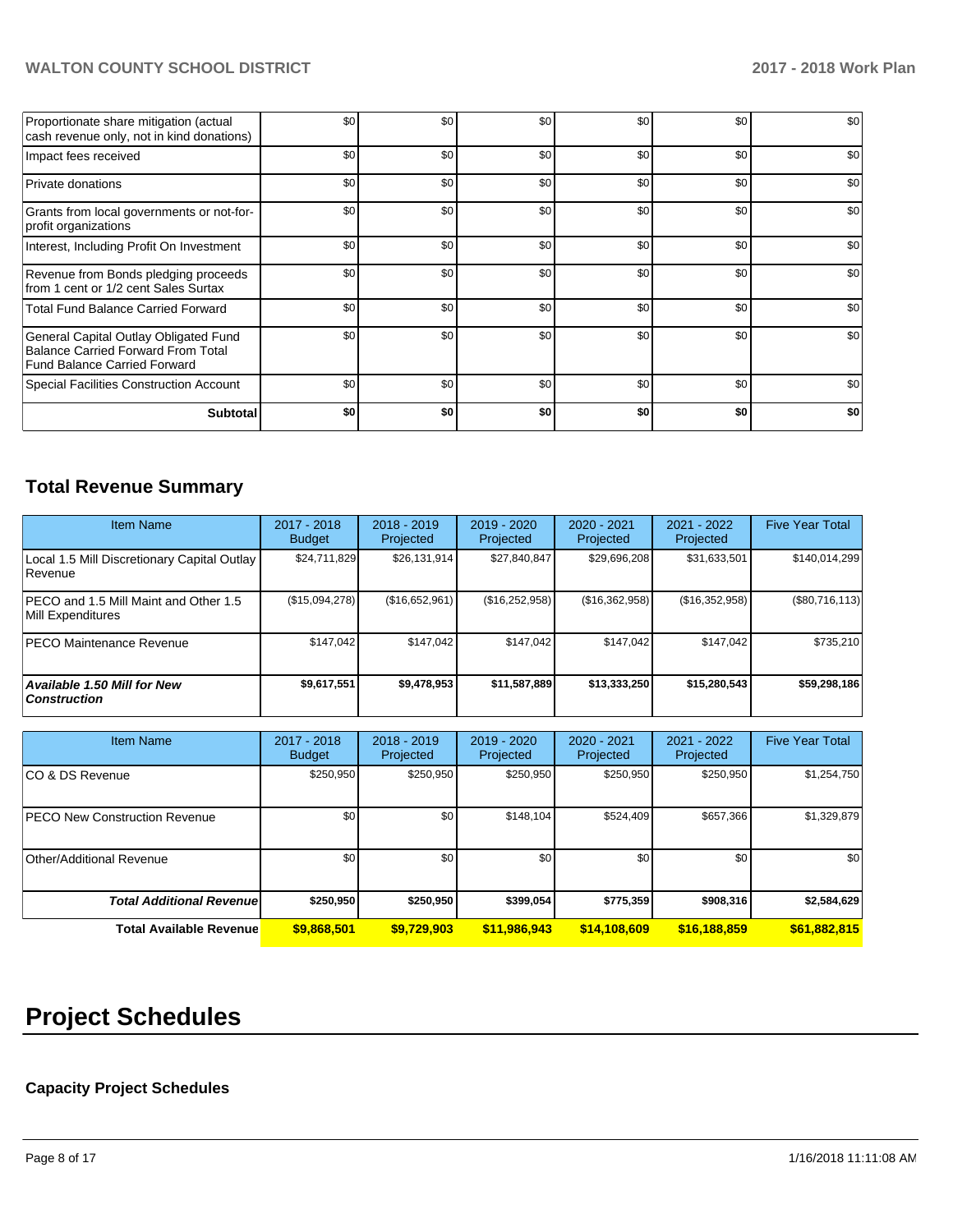A schedule of capital outlay projects necessary to ensure the availability of satisfactory classrooms for the projected student enrollment in K-12 programs.

| <b>Project Description</b>               | Location                                             |                          | 2017 - 2018             | 2018 - 2019  | 2019 - 2020 | 2020 - 2021 | 2021 - 2022 | Total           | Funded |
|------------------------------------------|------------------------------------------------------|--------------------------|-------------------------|--------------|-------------|-------------|-------------|-----------------|--------|
| South Walton High<br>Classroom Addition  | Location not<br>specified                            | Planned<br>Cost:         | \$4,500,000             | \$0          | \$0         | \$0         | \$0         | \$4,500,000 Yes |        |
|                                          |                                                      | <b>Student Stations:</b> | 0                       | 250          | 0           | 0           | 0           | 250             |        |
|                                          |                                                      | <b>Total Classrooms:</b> | 0                       | 10           | 0           | 0           | 0           | 10              |        |
|                                          |                                                      | Gross Sq Ft:             | 0                       | 25,000       | 0           | 0           | 0           | 25,000          |        |
| New Elementary<br>School South Walton    | Location not<br>specified                            | Planned<br>Cost:         | \$18,000,000            | \$17,000,000 | \$0         | \$0         | \$0         | \$35,000,000 No |        |
|                                          |                                                      | <b>Student Stations:</b> | 0                       | 0            | 1,000       | 0           | $\mathbf 0$ | 1,000           |        |
|                                          |                                                      | <b>Total Classrooms:</b> | 0                       | 0            | 55          | 0           | 0           | 55              |        |
|                                          |                                                      | Gross Sq Ft:             | 0                       | 0            | 155,000     | 0           | $\mathbf 0$ | 155,000         |        |
| South Walton High<br>Portables           | SOUTH WALTON<br><b>HIGH SCHOOL</b>                   | Planned<br>Cost:         | \$56,549                | \$0          | \$0         | \$0         | \$0         | \$56,549 Yes    |        |
|                                          |                                                      | <b>Student Stations:</b> | 50                      | 0            | 0           | 0           | 0           | 50              |        |
|                                          |                                                      | <b>Total Classrooms:</b> | $\overline{\mathbf{c}}$ | 0            | 0           | 0           | 0           | 2               |        |
|                                          | Gross Sq Ft:                                         |                          | 2,000                   | 0            | 0           | 0           | 0           | 2,000           |        |
| <b>Bay Elementary</b><br>Portables       | <b>BAY ELEMENTARY</b><br><b>SCHOOL</b>               | Planned<br>Cost:         | \$56,549                | \$0          | \$0         | \$0         | \$0         | \$56,549 Yes    |        |
|                                          |                                                      | <b>Student Stations:</b> | 36                      | 0            | $\pmb{0}$   | 0           | $\pmb{0}$   | 36              |        |
|                                          |                                                      | <b>Total Classrooms:</b> | $\overline{2}$          | $\Omega$     | 0           | $\Omega$    | 0           | $\overline{2}$  |        |
|                                          |                                                      | Gross Sq Ft:             | 2,000                   | 0            | 0           | 0           | 0           | 2,000           |        |
| Career & Tech<br>Education<br>Classrooms | <b>WALTON CAREER</b><br>DEVELOPMENT<br><b>CENTER</b> | Planned<br>Cost:         | \$0                     | \$2,000,000  | \$0         | \$0         | \$0         | \$2,000,000 Yes |        |
|                                          |                                                      | <b>Student Stations:</b> | 0                       | 0            | 96          | 0           | 0           | 96              |        |
|                                          |                                                      | Total Classrooms:        | 0                       | 0            | 4           | 0           | 0           | 4               |        |
|                                          |                                                      | Gross Sq Ft:             | 0                       | 0            | 9,000       | 0           | 0           | 9,000           |        |
| <b>Classroom Additions</b>               | PAXTON SENIOR<br><b>HIGH</b>                         | Planned<br>Cost:         | \$0                     | \$0          | \$0         | \$1,500,000 | \$0         | \$1,500,000 Yes |        |
|                                          |                                                      | <b>Student Stations:</b> | 0                       | 0            | 0           | 132         | 0           | 132             |        |
|                                          |                                                      | Total Classrooms:        | 0                       | 0            | $\pmb{0}$   | 6           | $\pmb{0}$   | 6               |        |
|                                          |                                                      | Gross Sq Ft:             | $\pmb{0}$               | 0            | $\pmb{0}$   | 7,000       | $\pmb{0}$   | 7,000           |        |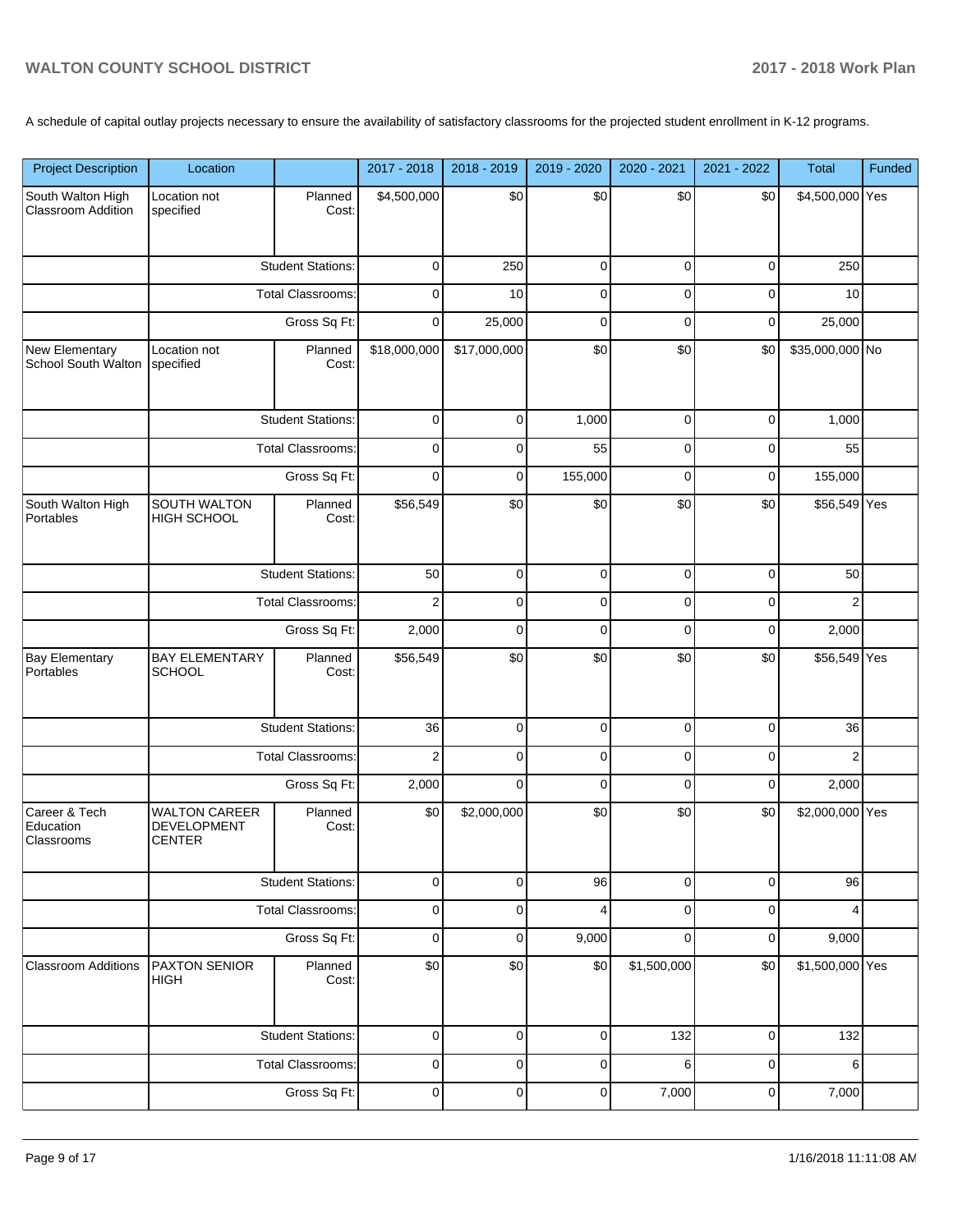| <b>Planned Cost:</b>     | \$22,613,098 | \$19,000,000    | <b>\$01</b> | \$1,500,000 | \$0 | \$43,113,098 |
|--------------------------|--------------|-----------------|-------------|-------------|-----|--------------|
| <b>Student Stations:</b> | 86           | 250             | 1,096       | 132         |     | 1.564        |
| <b>Total Classrooms:</b> |              | 10 <sub>1</sub> | 59          |             |     | 79           |
| Gross Sq Ft:             | 4,000        | 25,000          | 164,000     | 7,000       |     | 200,000      |

#### **Other Project Schedules**

Major renovations, remodeling, and additions of capital outlay projects that do not add capacity to schools.

| <b>Project Description</b>                          | Location                                              | 2017 - 2018<br><b>Actual Budget</b> | $2018 - 2019$<br>Projected | 2019 - 2020<br>Projected | $2020 - 2021$<br>Projected | $2021 - 2022$<br>Projected | <b>Total</b>    | Funded |
|-----------------------------------------------------|-------------------------------------------------------|-------------------------------------|----------------------------|--------------------------|----------------------------|----------------------------|-----------------|--------|
| Renovation/ESE Center/Pre-K                         | <b>FREEPORT MIDDLE</b>                                | \$0                                 | \$0                        | \$0                      | \$01                       | \$1,000,000                | \$1,000,000 Yes |        |
| <b>Freeport HS Transportation</b><br>Site, Phase II | TRANSPORTATION.<br>MAINTENANCE, &<br><b>WAREHOUSE</b> | \$3,500,000                         | \$0                        | \$0                      | \$0                        | \$0                        | \$3,500,000 Yes |        |
| Athletic<br>Bathrooms/Concessions                   | Emerald Coast Middle<br>School (New)                  | \$250,000                           | \$0                        | \$0                      | \$0                        | \$0                        | \$250,000 Yes   |        |
| Athletic Complex Improvements SOUTH WALTON HIGH     | <b>SCHOOL</b>                                         | \$0                                 | \$2,500,000                | \$2,000,000              | \$0 <sub>1</sub>           | \$0                        | \$4,500,000 Yes |        |
|                                                     |                                                       | \$3,750,000                         | \$2,500,000                | \$2,000,000              | ا SO                       | \$1,000,000                | \$9,250,000     |        |

## **Additional Project Schedules**

Any projects that are not identified in the last approved educational plant survey.

| <b>Project Description</b>                             | Location        | <b>Num</b> | 2017 - 2018<br>Classroom Actual Budget | $2018 - 2019$<br>Projected | 2019 - 2020<br>Projected | 2020 - 2021<br>Projected | 2021 - 2022<br>Projected | Total           | Funded |
|--------------------------------------------------------|-----------------|------------|----------------------------------------|----------------------------|--------------------------|--------------------------|--------------------------|-----------------|--------|
| Replacement<br>Intermediate School at<br>l Hammock Bav | FREEPORT MIDDLE | 45         | \$250,000                              | \$2,000,000                | \$15,000,000             | \$15,000,000             | \$OI                     | \$32,250,000 No |        |
|                                                        |                 | 45         | \$250,000                              | \$2,000,000                | \$15,000,000             | \$15,000,000             | \$0                      | \$32,250,000    |        |

## **Non Funded Growth Management Project Schedules**

Schedule indicating which projects, due to planned development, that CANNOT be funded from current revenues projected over the next five years.

Nothing reported for this section.

## **Tracking**

## **Capacity Tracking**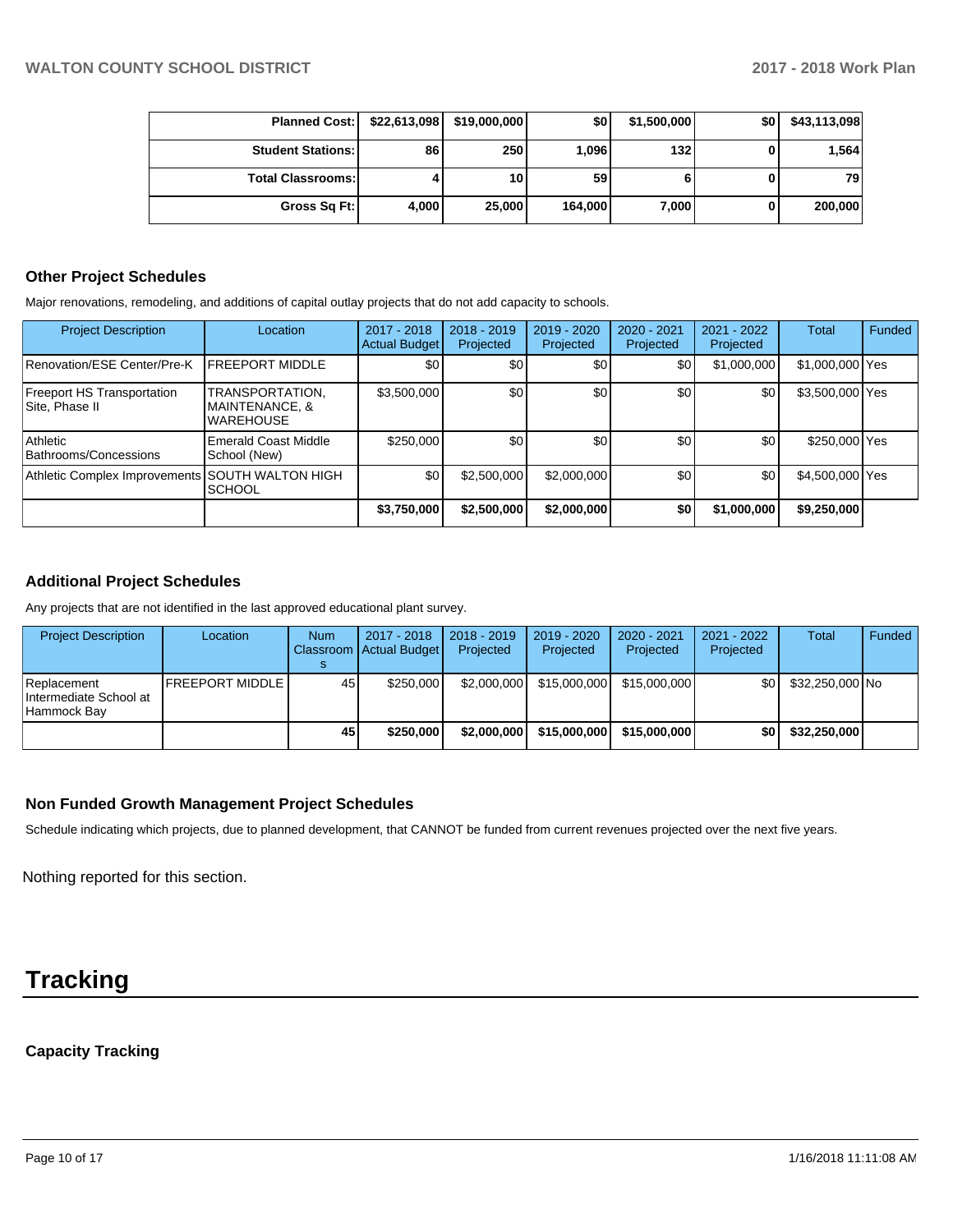| Location                                             | $2017 -$<br>2018 Satis.<br>Stu. Sta. | Actual<br>$2017 -$<br><b>2018 FISH</b><br>Capacity | Actual<br>$2016 -$<br>2017<br><b>COFTE</b> | # Class<br>Rooms | Actual<br>Average<br>$2017 -$<br>2018 Class<br><b>Size</b> | Actual<br>$2017 -$<br>2018<br><b>Utilization</b> | <b>New</b><br>Stu.<br>Capacity | <b>New</b><br>Rooms to<br>be<br>Added/Re<br>moved | Projected<br>$2021 -$<br>2022<br><b>COFTE</b> | Projected<br>$2021 -$<br>2022<br><b>Utilization</b> | Projected<br>$2021 -$<br>2022 Class  <br><b>Size</b> |
|------------------------------------------------------|--------------------------------------|----------------------------------------------------|--------------------------------------------|------------------|------------------------------------------------------------|--------------------------------------------------|--------------------------------|---------------------------------------------------|-----------------------------------------------|-----------------------------------------------------|------------------------------------------------------|
| WEST DEFUNIAK<br><b>ELEMENTARY</b>                   | 716                                  | 716                                                | 689                                        | 38               | 18                                                         | 96.00 %                                          | $\Omega$                       | $\Omega$                                          | 700                                           | 98.00 %                                             | 18                                                   |
| <b>PAXTON SENIOR HIGH</b>                            | 959                                  | 863                                                | 735                                        | 44               | 17                                                         | 85.00 %                                          | $\Omega$                       | $\Omega$                                          | 825                                           | 96.00%                                              | 19                                                   |
| <b>FREEPORT MIDDLE</b>                               | 756                                  | 680                                                | 482                                        | 32               | 15                                                         | 71.00 %                                          | $\Omega$                       | $\Omega$                                          | 515                                           | 76.00 %                                             | 16                                                   |
| <b>BAY ELEMENTARY</b><br><b>SCHOOL</b>               | 538                                  | 538                                                | 441                                        | 29               | 15                                                         | 82.00 %                                          | $\Omega$                       | $\Omega$                                          | 420                                           | 78.00 %                                             | 14                                                   |
| <b>WALTON MIDDLE</b>                                 | 1,162                                | 1,045                                              | 631                                        | 49               | 13                                                         | 60.00%                                           | $\Omega$                       | $\mathbf{0}$                                      | 700                                           | 67.00 %                                             | 14                                                   |
| <b>MAUDE SAUNDERS</b><br><b>ELEMENTARY</b>           | 948                                  | 948                                                | 667                                        | 54               | 12                                                         | 70.00 %                                          | $\Omega$                       | $\Omega$                                          | 650                                           | 69.00 %                                             | 12                                                   |
| <b>WALTON COUNTY</b><br>SENIOR (NEW)                 | 1,070                                | 909                                                | 686                                        | 45               | 15                                                         | 75.00 %                                          | $\Omega$                       | $\Omega$                                          | 800                                           | 88.00 %                                             | 18                                                   |
| <b>Emerald Coast Middle</b><br>School (New)          | 1,020                                | 918                                                | 864                                        | 45               | 19                                                         | 94.00 %                                          | $\Omega$                       | $\Omega$                                          | 925                                           | 101.00%                                             | 21                                                   |
| FREEPORT<br>ELEMENTARY                               | 787                                  | 787                                                | 613                                        | 41               | 15                                                         | 78.00 %                                          | $\Omega$                       | $\Omega$                                          | 650                                           | 83.00 %                                             | 16                                                   |
| <b>WALTON CAREER</b><br>DEVELOPMENT<br><b>CENTER</b> | 233                                  | 279                                                | 6                                          | 14               | $\Omega$                                                   | 2.00 %                                           | $\Omega$                       | $\Omega$                                          | 200                                           | 72.00 %                                             | 14                                                   |
| <b>VAN R BUTLER</b><br>ELEMENTARY                    | 1,256                                | 1,256                                              | 988                                        | 65               | 15                                                         | 79.00 %                                          | $\Omega$                       | $\Omega$                                          | 1,220                                         | 97.00 %                                             | 19                                                   |
| <b>FREEPORT SENIOR</b><br> HIGH                      | 741                                  | 592                                                | 375                                        | 29               | 13                                                         | 63.00 %                                          | $\Omega$                       | $\Omega$                                          | 450                                           | 76.00 %                                             | 16                                                   |
| <b>SOUTH WALTON HIGH</b><br> SCHOOL                  | 839                                  | 671                                                | 718                                        | 33               | 22                                                         | 107.00%                                          | 250                            | 10                                                | 925                                           | 100.00%                                             | 22                                                   |
| MOSSY HEAD SCHOOL                                    | 549                                  | 549                                                | 292                                        | 29               | 10                                                         | 53.00 %                                          | $\Omega$                       | $\Omega$                                          | 430                                           | 78.00 %                                             | 15                                                   |
|                                                      | 11,574                               | 10,751                                             | 8,186                                      | 547              | 15                                                         | 76.14 %                                          | 250                            | 10                                                | 9,410                                         | 85.54 %                                             | 17                                                   |

The COFTE Projected Total (9,410) for 2021 - 2022 must match the Official Forecasted COFTE Total (9,409 ) for 2021 - 2022 before this section can be completed. In the event that the COFTE Projected Total does not match the Official forecasted COFTE, then the Balanced Projected COFTE Table should be used to balance COFTE.

| Projected COFTE for 2021 - 2022 |       |  |  |  |  |
|---------------------------------|-------|--|--|--|--|
| Elementary (PK-3)               | 3,641 |  |  |  |  |
| Middle (4-8)                    | 3,560 |  |  |  |  |
| High (9-12)                     | 2,209 |  |  |  |  |
|                                 | 9,409 |  |  |  |  |

| <b>Grade Level Type</b> | <b>Balanced Projected</b><br>COFTE for 2021 - 2022 |
|-------------------------|----------------------------------------------------|
| Elementary (PK-3)       |                                                    |
| Middle $(4-8)$          |                                                    |
| High (9-12)             |                                                    |
|                         | 9,410                                              |

### **Relocatable Replacement**

Number of relocatable classrooms clearly identified and scheduled for replacement in the school board adopted financially feasible 5-year district work program.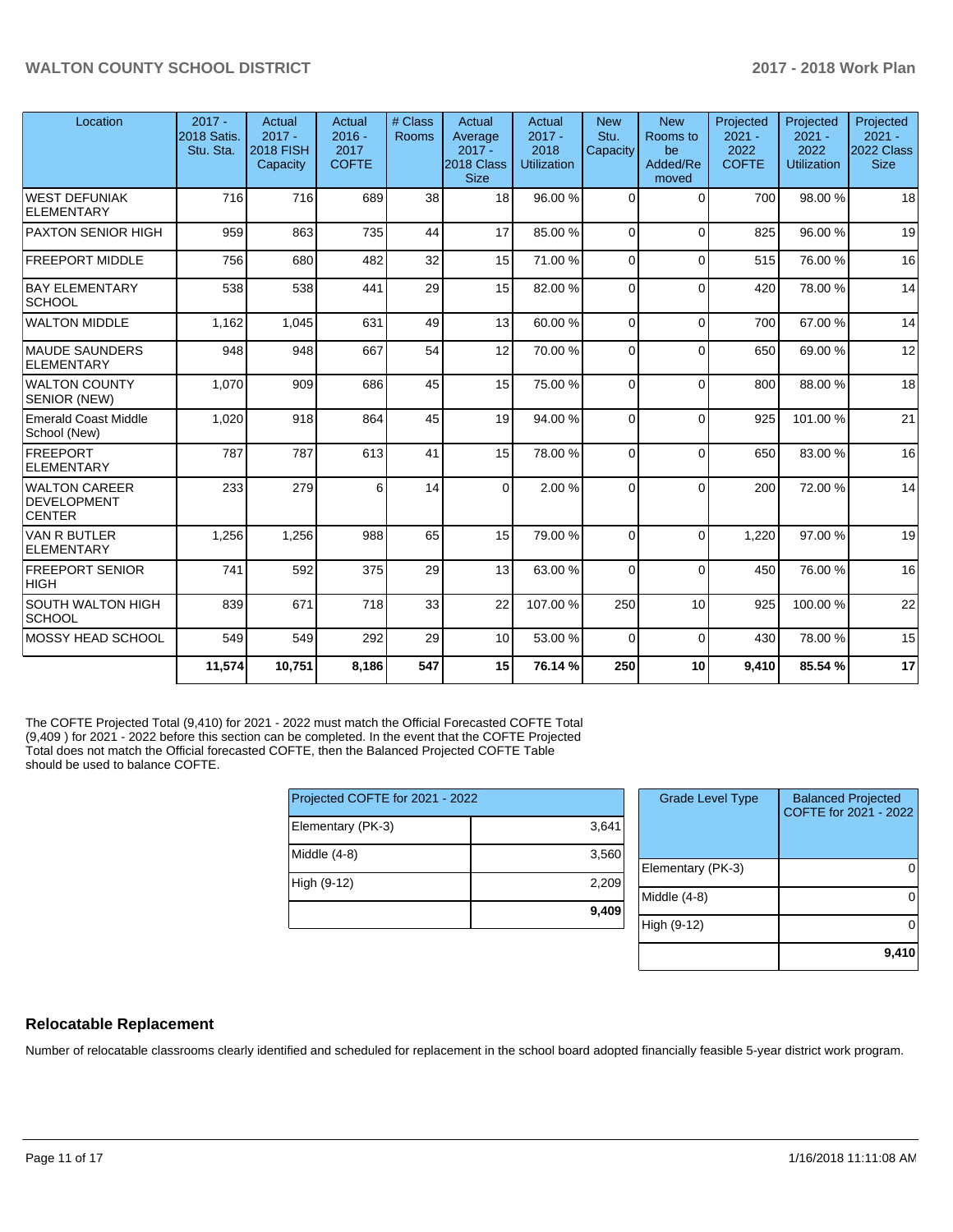| Location                               | 2017 - 2018 | 2018 - 2019 | 2019 - 2020 | 2020 - 2021 | 2021 - 2022 | Year 5 Total    |
|----------------------------------------|-------------|-------------|-------------|-------------|-------------|-----------------|
| BAY ELEMENTARY SCHOOL                  |             |             | 16          |             |             | 16              |
| VAN R BUTLER ELEMENTARY                |             |             |             |             |             | 12 <sub>l</sub> |
| ISOUTH WALTON HIGH SCHOOL              |             |             |             |             |             |                 |
| <b>Total Relocatable Replacements:</b> |             |             | 28          |             |             | 32 <sub>1</sub> |

#### **Charter Schools Tracking**

Information regarding the use of charter schools.

| Location-Type                                  | # Relocatable<br>units or<br>permanent<br>classrooms | Owner      | Year Started or<br>Scheduled | <b>Student</b><br><b>Stations</b> | <b>Students</b><br>Enrolled | Years in<br>Contract | <b>Total Charter</b><br><b>Students</b><br>projected for<br>$2021 - 2022$ |
|------------------------------------------------|------------------------------------------------------|------------|------------------------------|-----------------------------------|-----------------------------|----------------------|---------------------------------------------------------------------------|
| Walton Academy DeFuniak<br>Springs             |                                                      | 12 PRIVATE | 1999                         | 300                               | 165 <b>I</b>                |                      | 275                                                                       |
| Seaside Neighborhood School,<br><b>Seaside</b> |                                                      | 20 PRIVATE | 1996                         | 525                               | 344                         | 15 <sub>1</sub>      | 520                                                                       |
|                                                | 32 <sub>l</sub>                                      |            |                              | 825                               | 509                         |                      | 795                                                                       |

## **Special Purpose Classrooms Tracking**

The number of classrooms that will be used for certain special purposes in the current year, by facility and type of classroom, that the district will, 1), not use for educational purposes, and 2), the co-teaching classrooms that are not open plan classrooms and will be used for educational purposes.

| School                               | <b>School Type</b> | # of Elementary<br>K-3 Classrooms | # of Middle 4-8<br><b>Classrooms</b> | # of High $9-12$<br><b>Classrooms</b> | # of $ESE$<br><b>Classrooms</b> | # of Combo<br><b>Classrooms</b> | Total<br><b>Classrooms</b> |
|--------------------------------------|--------------------|-----------------------------------|--------------------------------------|---------------------------------------|---------------------------------|---------------------------------|----------------------------|
| <b>Total Educational Classrooms:</b> |                    |                                   |                                      |                                       |                                 |                                 | 0                          |
| School                               | <b>School Type</b> | # of Elementary<br>K-3 Classrooms | # of Middle 4-8<br><b>Classrooms</b> | $#$ of High 9-12<br><b>Classrooms</b> | # of $ESE$<br>Classrooms        | # of Combo<br><b>Classrooms</b> | Total<br>Classrooms        |
| <b>Total Co-Teaching Classrooms:</b> |                    |                                   | 01                                   |                                       |                                 | 0                               |                            |

### **Infrastructure Tracking**

**Necessary offsite infrastructure requirements resulting from expansions or new schools. This section should include infrastructure information related to capacity project schedules and other project schedules (Section 4).** 

The expansions of existing schools and the addition of new schools over the next five years will need no new offsite infrastructure improvements.

**Proposed location of planned facilities, whether those locations are consistent with the comprehensive plans of all affected local governments, and recommendations for infrastructure and other improvements to land adjacent to existing facilities. Provisions of 1013.33(12), (13) and (14) and 1013.36 must be addressed for new facilities planned within the 1st three years of the plan (Section 5).** 

The new transportation facility in Freeport, the new elementary school in South Walton, and the classroom addition to South Walton High School are consistent with the comprehensive plans of the affected local governments. The replacement intermediate school in Freeport is also consistent with Freeport's local comprehensive plan.

**Consistent with Comp Plan?** Yes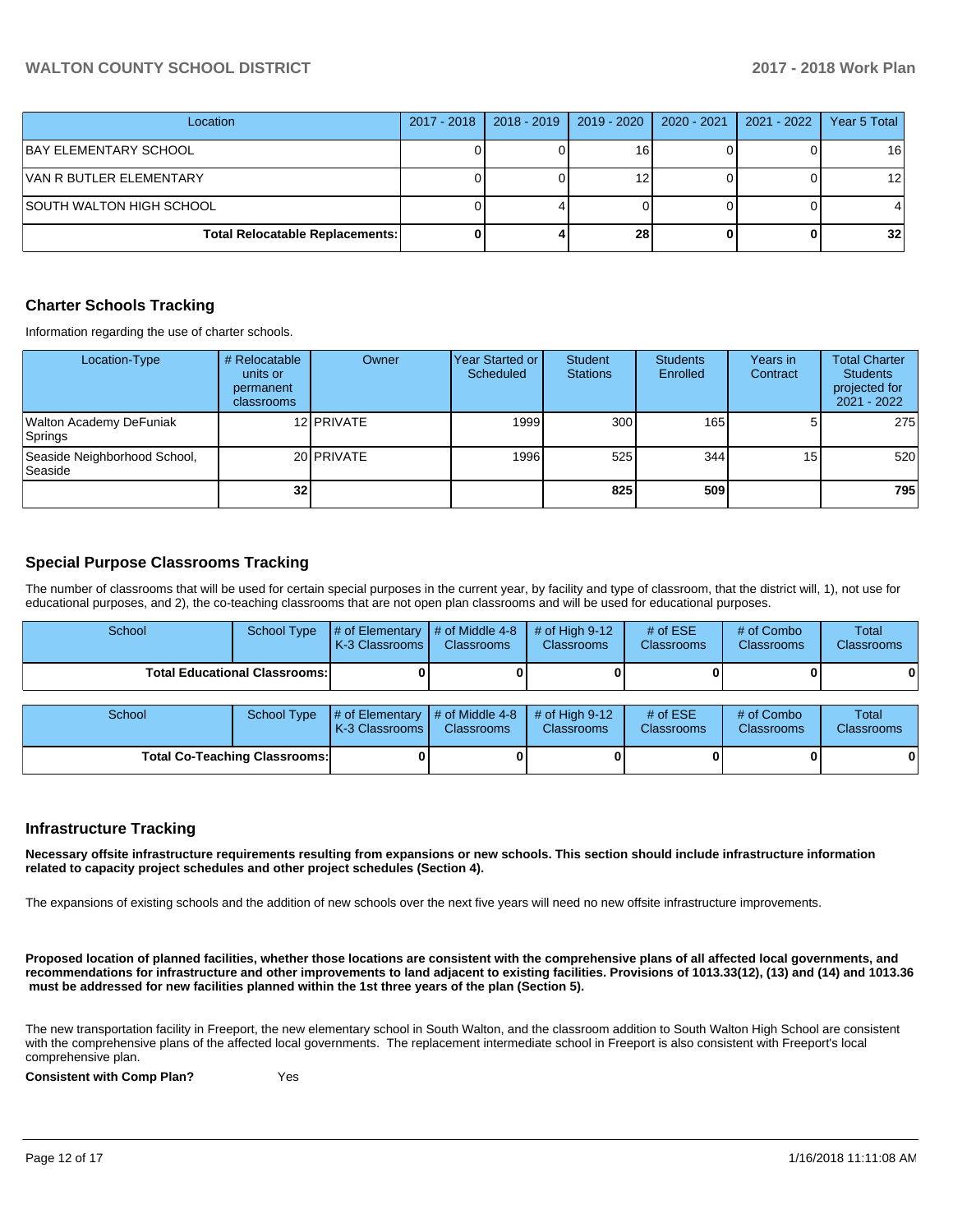## **Net New Classrooms**

The number of classrooms, by grade level and type of construction, that were added during the last fiscal year.

| List the net new classrooms added in the 2016 - 2017 fiscal year.                                                                                       |                              |                                   |                                |                        | List the net new classrooms to be added in the 2017 - 2018 fiscal<br>year. |                            |                              |                      |
|---------------------------------------------------------------------------------------------------------------------------------------------------------|------------------------------|-----------------------------------|--------------------------------|------------------------|----------------------------------------------------------------------------|----------------------------|------------------------------|----------------------|
| "Classrooms" is defined as capacity carrying classrooms that are added to increase<br>capacity to enable the district to meet the Class Size Amendment. |                              |                                   |                                |                        | Totals for fiscal year 2017 - 2018 should match totals in Section 15A.     |                            |                              |                      |
| Location                                                                                                                                                | $2016 - 2017$ #<br>Permanent | $2016 - 2017$ #<br><b>Modular</b> | $2016 - 2017$ #<br>Relocatable | $2016 - 2017$<br>Total | $2017 - 2018$ #<br>Permanent                                               | $2017 - 2018$ #<br>Modular | 2017 - 2018 #<br>Relocatable | 2017 - 2018<br>Total |
| Elementary (PK-3)                                                                                                                                       |                              |                                   |                                |                        |                                                                            |                            |                              |                      |
| Middle (4-8)                                                                                                                                            |                              |                                   |                                |                        |                                                                            |                            |                              | ΩI                   |
| High (9-12)                                                                                                                                             |                              |                                   |                                |                        |                                                                            |                            |                              |                      |
|                                                                                                                                                         |                              |                                   |                                |                        |                                                                            |                            |                              |                      |

## **Relocatable Student Stations**

Number of students that will be educated in relocatable units, by school, in the current year, and the projected number of students for each of the years in the workplan.

| <b>Site</b>                                       | 2017 - 2018     | 2018 - 2019 | 2019 - 2020 | 2020 - 2021 | 2021 - 2022 | 5 Year Average |
|---------------------------------------------------|-----------------|-------------|-------------|-------------|-------------|----------------|
| VAN R BUTLER ELEMENTARY                           | 36 <sup>1</sup> | 36          | 0           | $\Omega$    | 0           | 14             |
| <b>FREEPORT SENIOR HIGH</b>                       | 0               | $\Omega$    | 0           | $\Omega$    | 0           | $\Omega$       |
| SOUTH WALTON HIGH SCHOOL                          | 50              | 100         | 0           | $\Omega$    | 0           | 30             |
| WEST DEFUNIAK ELEMENTARY                          | 54              | 54          | 54          | 54          | 54          | 54             |
| <b>FREEPORT ELEMENTARY</b>                        | 0               | $\Omega$    | 0           | $\Omega$    | 0           | 0              |
| WALTON CAREER DEVELOPMENT CENTER                  | 12              | $\Omega$    | 0           | $\Omega$    | $\Omega$    | 2              |
| PAXTON SENIOR HIGH                                | 52              | 52          | 52          | 52          | 0           | 42             |
| <b>FREEPORT MIDDLE</b>                            | 24              | 24          | 24          | 24          | $\Omega$    | 19             |
| <b>BAY ELEMENTARY SCHOOL</b>                      | 144             | 108         | 0           | $\Omega$    | $\Omega$    | 50             |
| <b>WALTON MIDDLE</b>                              | 0               | $\Omega$    | 0           | $\Omega$    | 0           | $\mathbf 0$    |
| MAUDE SAUNDERS ELEMENTARY                         | 126             | 126         | 126         | $\Omega$    | 0           | 76             |
| IMOSSY HEAD SCHOOL                                | $\Omega$        | $\Omega$    | 0           | $\Omega$    | 0           | 0              |
| <b>WALTON COUNTY SENIOR (NEW)</b>                 | 0               | 0           | 0           | ∩           | 0           | 0              |
| Emerald Coast Middle School (New)                 | $\Omega$        | $\Omega$    | 0           | $\Omega$    | 0           | 0              |
| Totals for WALTON COUNTY SCHOOL DISTRICT          |                 |             |             |             |             |                |
| Total students in relocatables by year.           | 498             | 500         | 256         | 130         | 54          | 288            |
| Total number of COFTE students projected by year. | 8,392           | 8,641       | 8,856       | 9,146       | 9,409       | 8,889          |
| Percent in relocatables by year.                  | 6 %             | 6 %         | 3%          | 1%          | 1%          | 3%             |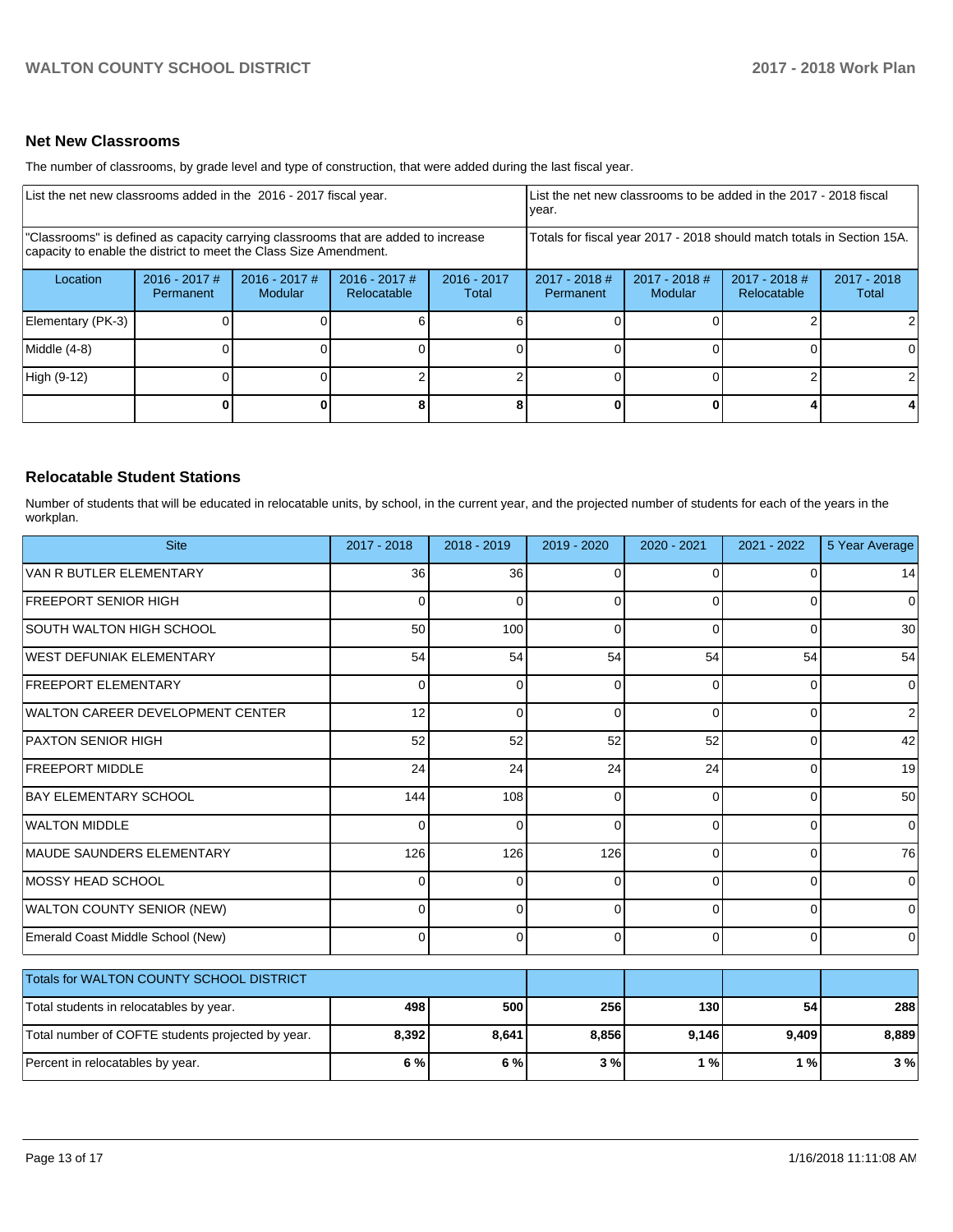## **Leased Facilities Tracking**

Exising leased facilities and plans for the acquisition of leased facilities, including the number of classrooms and student stations, as reported in the educational plant survey, that are planned in that location at the end of the five year workplan.

| Location                          | # of Leased<br>Classrooms 2017 -<br>2018 | <b>FISH Student</b><br><b>Stations</b> | Owner                                 | # of Leased<br>Classrooms 2021 -<br>2022 | <b>FISH Student</b><br><b>Stations</b> |
|-----------------------------------|------------------------------------------|----------------------------------------|---------------------------------------|------------------------------------------|----------------------------------------|
| <b>PAXTON SENIOR HIGH</b>         |                                          |                                        | 18 Touax Modular<br>Bldg.             |                                          | 36                                     |
| <b>BAY ELEMENTARY SCHOOL</b>      | 12                                       |                                        | 216 Touax Modular<br>Bldg./Mod Space  | $\Omega$                                 | 0                                      |
| MAUDE SAUNDERS ELEMENTARY         | 10                                       |                                        | 154 Touax Modular<br>Bldg./ Mod Space | $\Omega$                                 | $\Omega$                               |
| VAN R BUTLER ELEMENTARY           | 14                                       |                                        | 226 Mod Space                         | $\Omega$                                 | $\overline{0}$                         |
| WEST DEFUNIAK ELEMENTARY          | 0                                        | 0                                      |                                       | $\Omega$                                 | $\overline{0}$                         |
| <b>FREEPORT MIDDLE</b>            | $\Omega$                                 | 0                                      |                                       | 0                                        | 0                                      |
| WALTON MIDDLE                     | 0                                        | 0                                      |                                       | 0                                        | 0                                      |
| WALTON CAREER DEVELOPMENT CENTER  | $\Omega$                                 | 0                                      |                                       | $\Omega$                                 | $\overline{0}$                         |
| <b>FREEPORT SENIOR HIGH</b>       | $\Omega$                                 | $\Omega$                               |                                       | $\Omega$                                 | $\overline{0}$                         |
| SOUTH WALTON HIGH SCHOOL          | 4                                        |                                        | 100 Mod Space                         | $\Omega$                                 | $\overline{0}$                         |
| MOSSY HEAD SCHOOL                 | $\Omega$                                 |                                        |                                       | $\Omega$                                 | $\overline{0}$                         |
| <b>WALTON COUNTY SENIOR (NEW)</b> | $\Omega$                                 | 0                                      |                                       | $\Omega$                                 | $\overline{0}$                         |
| Emerald Coast Middle School (New) | $\Omega$                                 | 0                                      |                                       | $\Omega$                                 | $\overline{0}$                         |
| <b>FREEPORT ELEMENTARY</b>        | $\Omega$                                 | $\Omega$                               |                                       | $\Omega$                                 | $\overline{0}$                         |
|                                   | 41                                       | 714                                    |                                       |                                          | 36                                     |

## **Failed Standard Relocatable Tracking**

Relocatable units currently reported by school, from FISH, and the number of relocatable units identified as 'Failed Standards'.

Nothing reported for this section.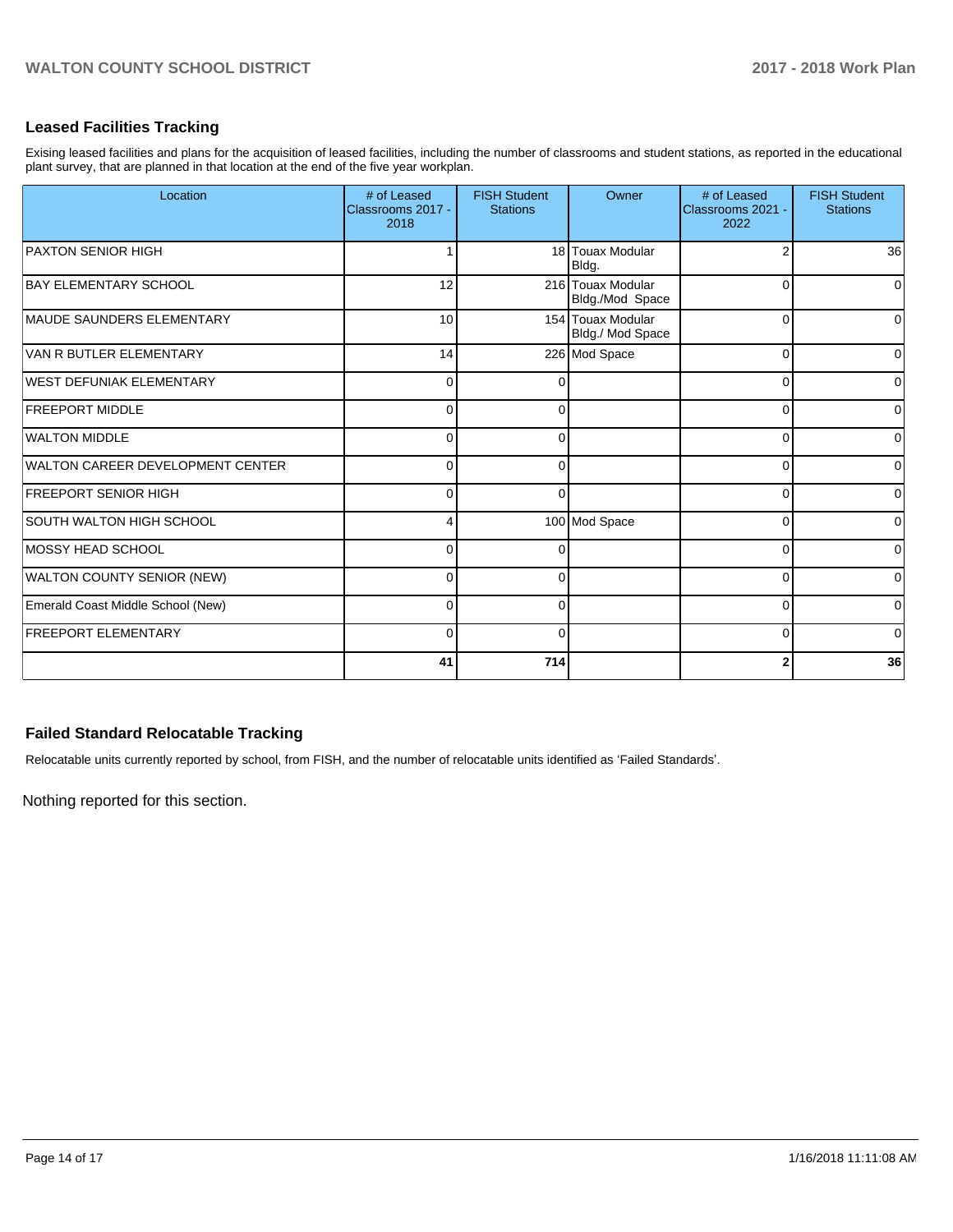## **Planning**

#### **Class Size Reduction Planning**

**Plans approved by the school board that reduce the need for permanent student stations such as acceptable school capacity levels, redistricting, busing, year-round schools, charter schools, magnet schools, public-private partnerships, multitrack scheduling, grade level organization, block scheduling, or other alternatives.**

The District anticipates continuing growth in its student population over the next five years and does not anticipate reducing permanent student stations over the next five years.

#### **School Closure Planning**

**Plans for the closure of any school, including plans for disposition of the facility or usage of facility space, and anticipated revenues.** 

The District does not plan to close any of its schools over the next five years.

## **Long Range Planning**

#### **Ten-Year Maintenance**

District projects and locations regarding the projected need for major renovation, repair, and maintenance projects within the district in years 6-10 beyond the projects plans detailed in the five years covered by the work plan.

Nothing reported for this section.

### **Ten-Year Capacity**

Schedule of capital outlay projects projected to ensure the availability of satisfactory student stations for the projected student enrollment in K-12 programs for the future 5 years beyond the 5-year district facilities work program.

Nothing reported for this section.

### **Ten-Year Planned Utilization**

Schedule of planned capital outlay projects identifying the standard grade groupings, capacities, and planned utilization rates of future educational facilities of the district for both permanent and relocatable facilities.

| Grade Level Projections         | <b>FISH</b><br>Student<br>Stations | Actual 2016 -<br><b>2017 FISH</b><br>Capacity | Actual<br>$2016 -$<br>2017<br>COFTE | Utilization | Actual 2016 - 2017   Actual 2017 - 2018 / 2026 - 2027 new   Projected 2026 -   Projected 2026 -<br><b>Student Capacity to be added/removed  </b> | 2027 COFTE | 2027 Utilization |
|---------------------------------|------------------------------------|-----------------------------------------------|-------------------------------------|-------------|--------------------------------------------------------------------------------------------------------------------------------------------------|------------|------------------|
| Elementary - District<br>Totals | 4.794                              | 4.794                                         | 3.688.76                            | 76.95 %     |                                                                                                                                                  | 4.250      | 88.65 %          |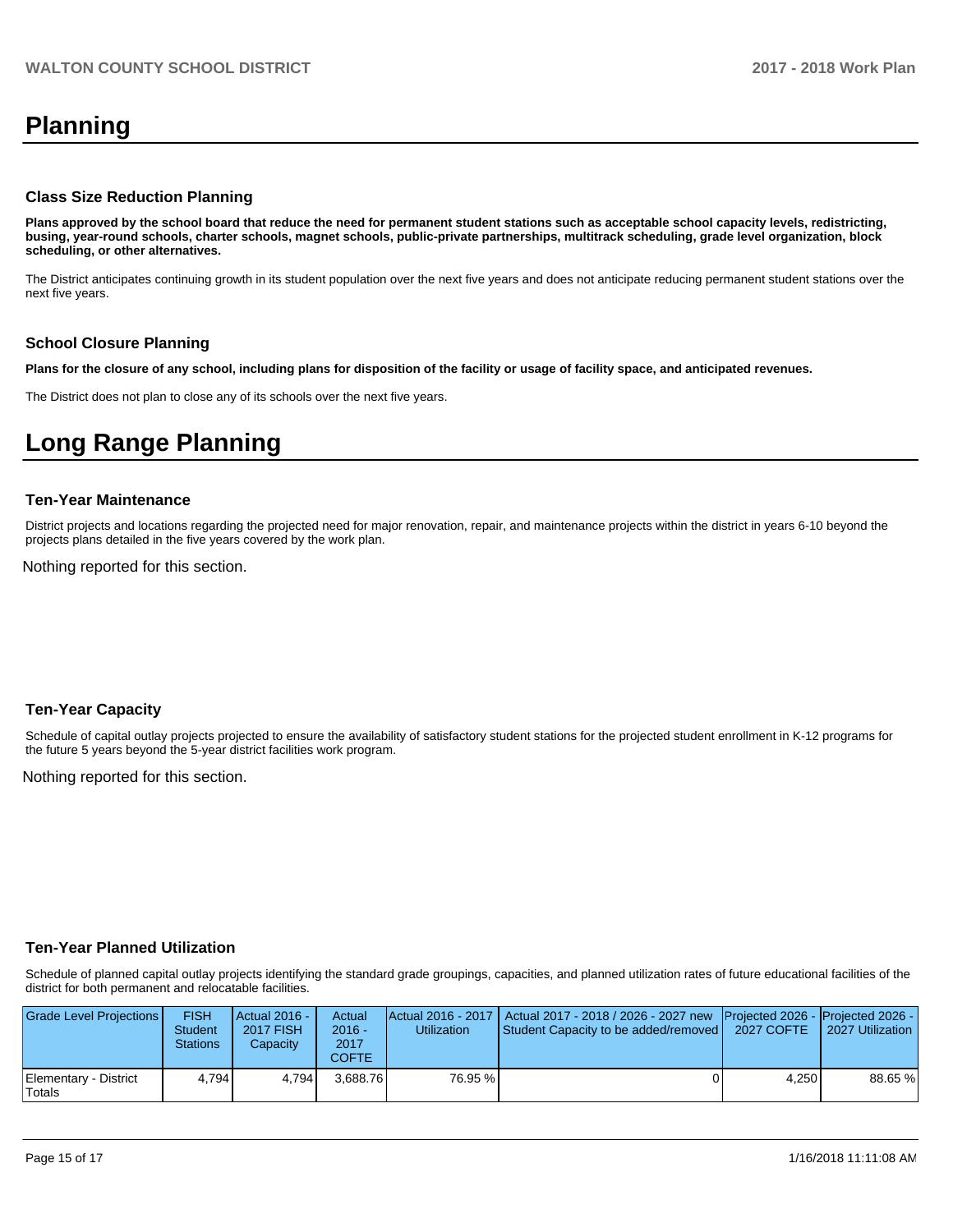|                          | 12.512 | 10,751 | 8.227.12 | 76.52 % | 9,910 | 92.18%   |
|--------------------------|--------|--------|----------|---------|-------|----------|
| lOther - ESE. etc        | 1.171  | 279 l  | 47.75    | 17.20 % | 60    | 21.51 %  |
| High - District Totals   | 2.650  | 2.172  | 1.778.89 | 81.91 % | 2,250 | 103.59 % |
| Middle - District Totals | 3.897  | 3.506  | 2,711.72 | 77.35 % | 3,350 | 95.55 %  |

**Combination schools are included with the middle schools for student stations, capacity, COFTE and utilization purposes because these facilities all have a 90% utilization factor. Use this space to explain or define the grade groupings for combination schools.** 

No comments to report.

#### **Ten-Year Infrastructure Planning**

**Proposed Location of Planned New, Remodeled, or New Additions to Facilities in 06 thru 10 out years (Section 28).**

Nothing reported for this section.

Plans for closure of any school, including plans for disposition of the facility or usage of facility space, and anticipated revenues in the 06 thru 10 out **years (Section 29).**

Nothing reported for this section.

#### **Twenty-Year Maintenance**

District projects and locations regarding the projected need for major renovation, repair, and maintenance projects within the district in years 11-20 beyond the projects plans detailed in the five years covered by the work plan.

Nothing reported for this section.

#### **Twenty-Year Capacity**

Schedule of capital outlay projects projected to ensure the availability of satisfactory student stations for the projected student enrollment in K-12 programs for the future 11-20 years beyond the 5-year district facilities work program.

Nothing reported for this section.

### **Twenty-Year Planned Utilization**